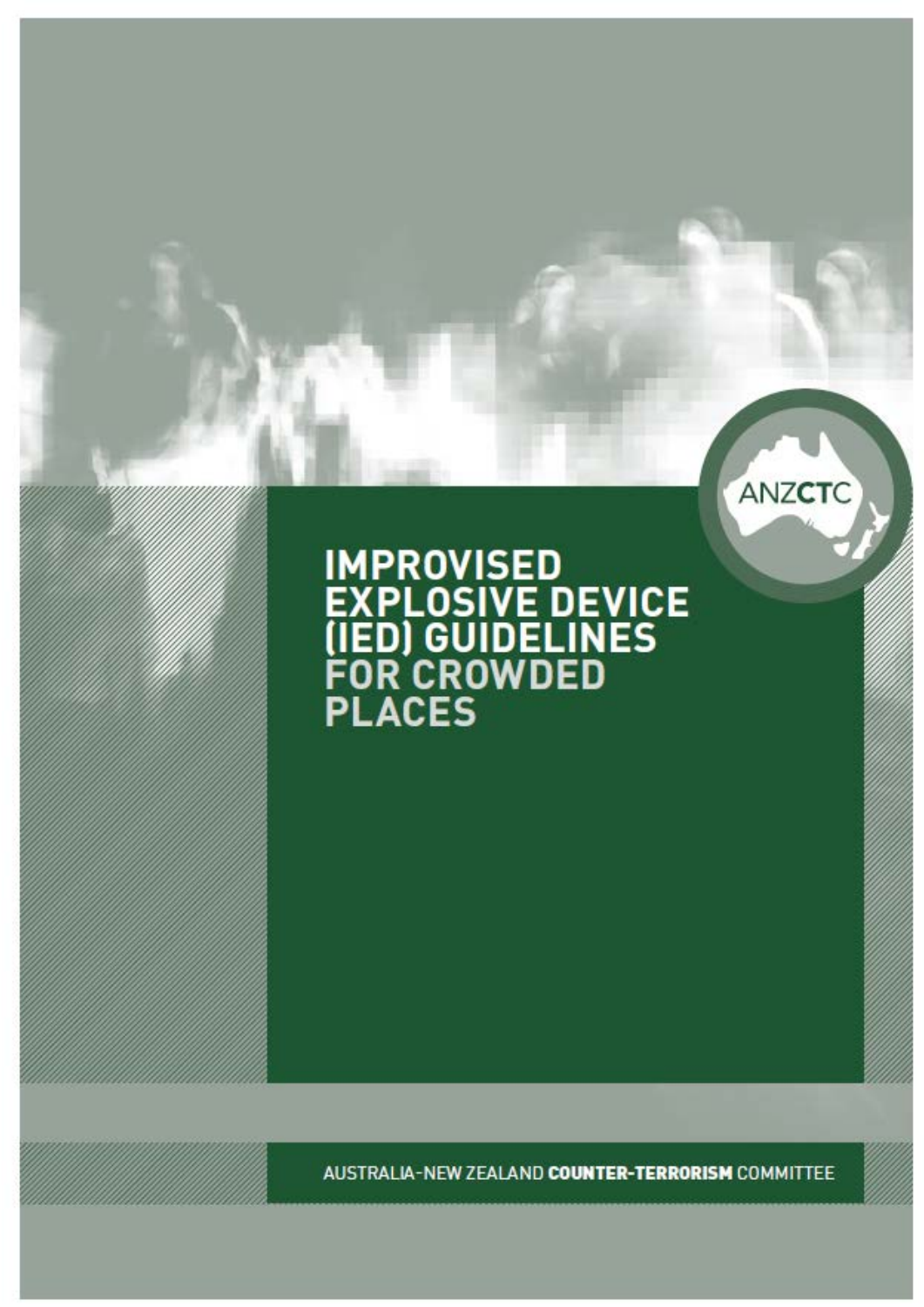ISBN: 978-1-925593-94-5 (Print) ISBN: 978-1-925593-95-2 (Online)

#### © Commonwealth of Australia 2017

With the exception of the Coat of Arms and where otherwise stated, all material presented in this publication is provided under a Creative Commons Attribution 4.0 International licence (www.creativecommons.org/licenses).

For the avoidance of doubt, this means this licence only applies to material as set out in this document.

The details of the relevant licence conditions are available on the Creative Commons website as is the full legal code for the CC BY 4.0 licence (www.creativecommons.org/licenses).

#### **Use of the Coat of Arms**

The terms under which the Coat of Arms can be used are detailed on the Department of the Prime Minister and Cabinet website (www.dpmc.gov.au/government/commonwealth-coat-arms).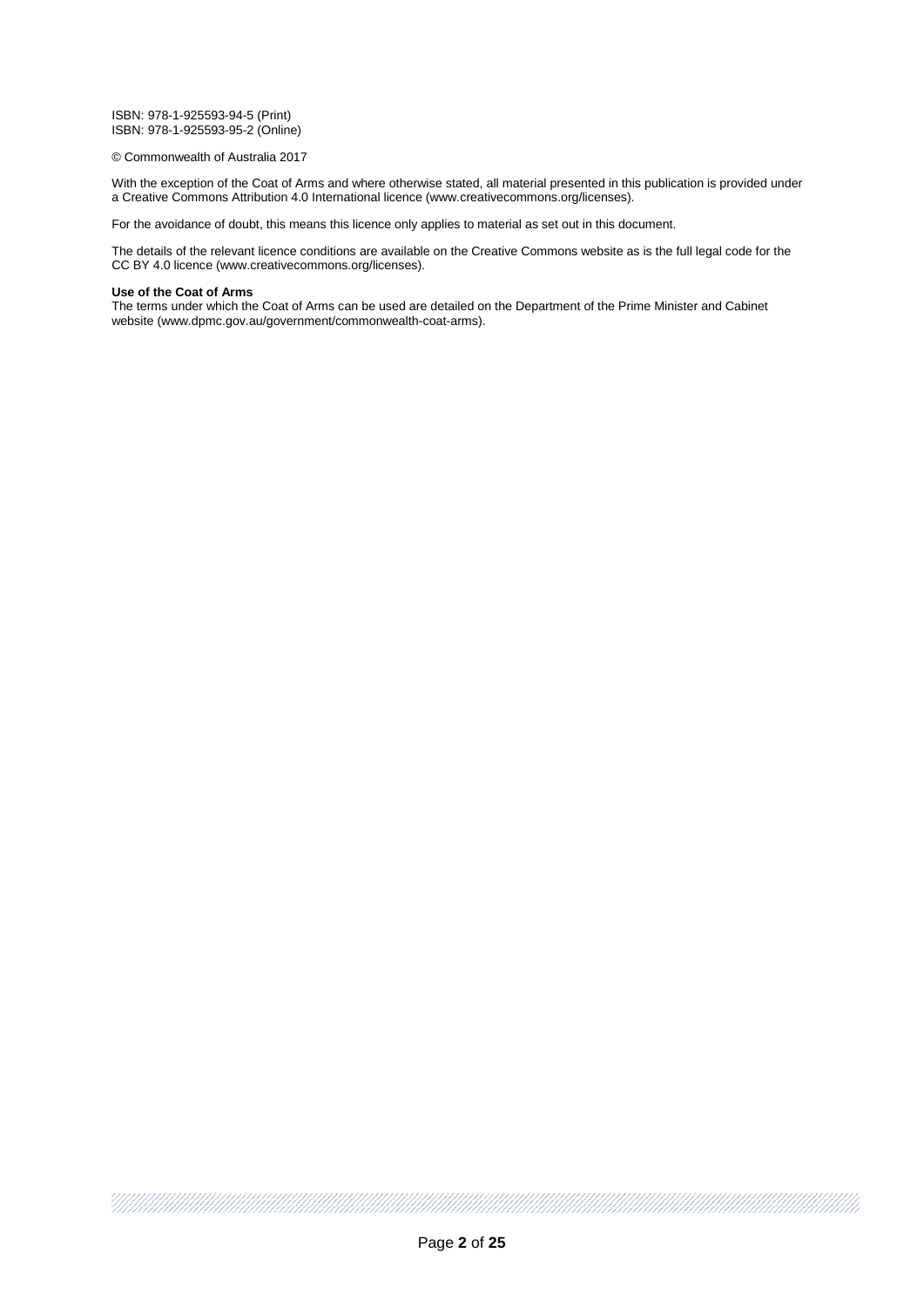# **Contents**

MAANAMANA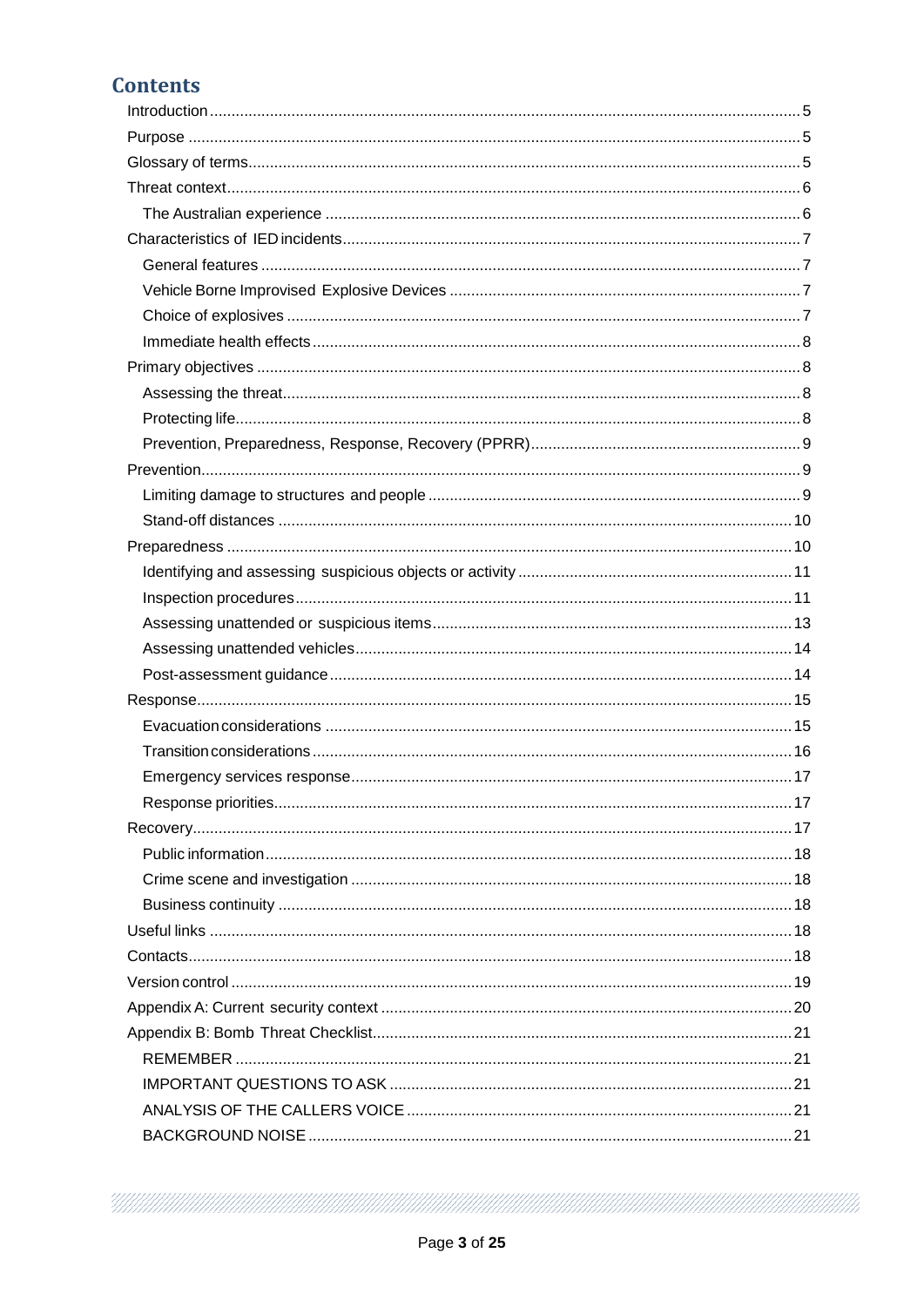| Appendix D: Improvised Explosive Device (IED) attack— response priorities for management23 |  |
|--------------------------------------------------------------------------------------------|--|
|                                                                                            |  |
|                                                                                            |  |
|                                                                                            |  |
|                                                                                            |  |
| Appendix E: Improvised Explosive Device (IED) attack— advice for individuals24             |  |
|                                                                                            |  |
|                                                                                            |  |
|                                                                                            |  |
|                                                                                            |  |
|                                                                                            |  |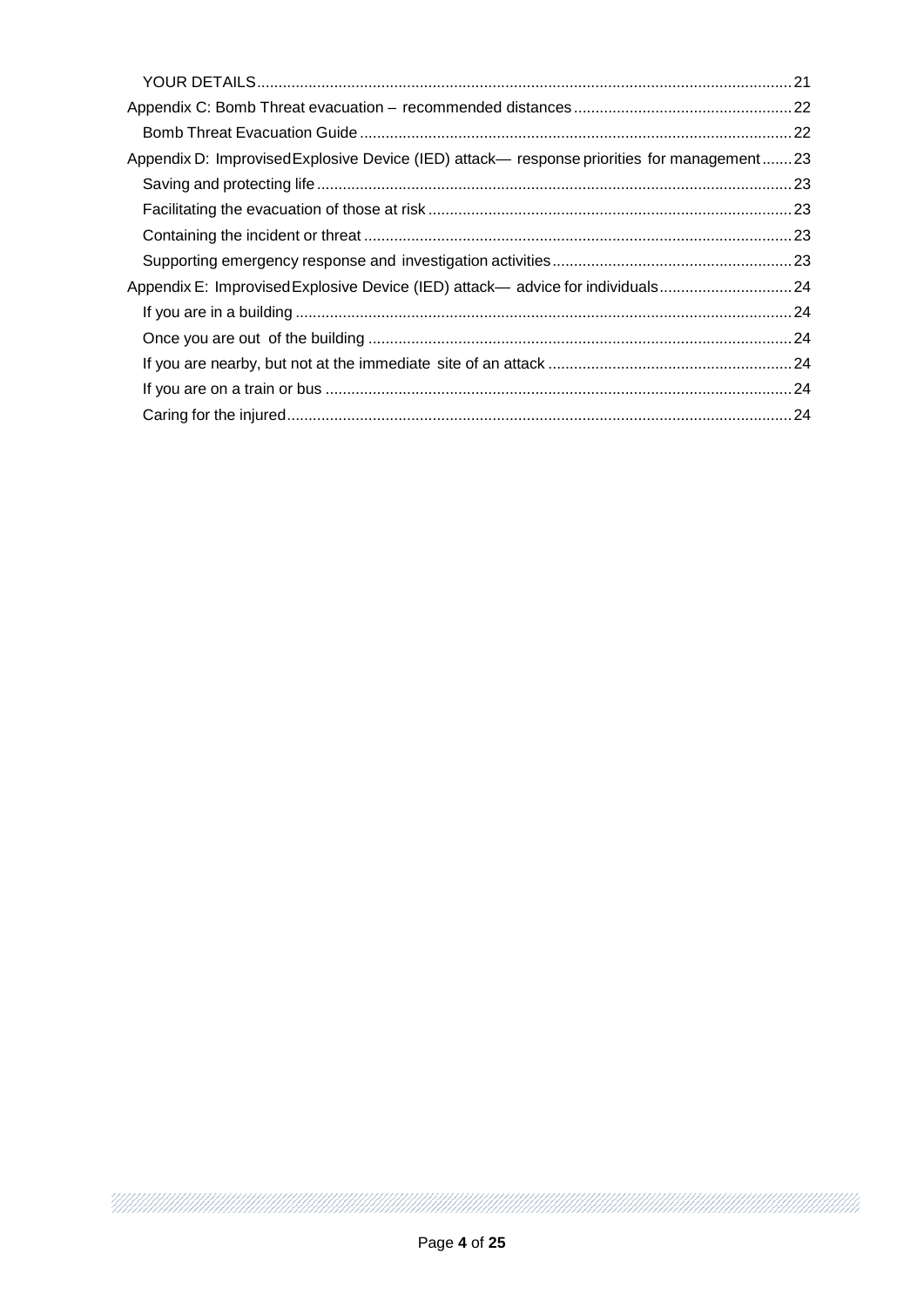# <span id="page-4-0"></span>**Introduction**

Crowded places can pose a broad range of security challenges for their owners and operators. Terrorists and other criminals have, and will continue to, see crowded places as attractive targets for attacks both in Australia and overseas. Terrorist attacks using improvised explosive devices (IEDs) often target crowded places such as public transport hubs, sporting arenas, entertainment precincts, and shopping malls. Government and private sector cooperation helps to ensure incident planning and arrangements are integrated and effective, while aiming to reduce the likelihood and impact of IED attacks.

The Crowded Places Advisory Group (CPAG) has developed these Guidelines on behalf of the Australia New Zealand Counter-Terrorism Committee (ANZCTC), with input from the Business Advisory Group (BAG). They should be read in conjunction with *Australia's Strategy for Protecting Crowded Places from Terrorism; Active Armed Offender Guidelines for Crowded Places*, *Chemical Weapon Guidelines* and *Hostile Vehicle Mitigation Guidelines*.

# <span id="page-4-1"></span>**Purpose**

Those who own or operate crowded places are responsible for providing a safe and secure environment for the general public by applying well-informed risk and emergency management arrangements. It benefits everyone to stop or limit the consequences of an IED incident and quickly restore normal business activities.

These Guidelines help people who own or operate crowded places to be more aware of the threat posed by IEDs. They also provide guidance on the issues and options to consider during risk mitigation and contingency planning activities. *Australia's Strategy for Protecting Crowded Places from Terrorism* sets out several guiding principles for public and private sector stakeholders to reduce their vulnerability to the threat of terrorism. These Guidelines supplement the Strategy with key emphasis on the following two principles:

- Prevention and preparedness arrangements should be underpinned by an intelligence- led, risk management approach; and
- Effective security outcomes in complex environments where large crowds gather require cooperation and coordination between all stakeholders.

# <span id="page-4-2"></span>**Glossary of terms**

**Critical infrastructure:** Physical facilities, supply chains, information technologies and communication networks which, if destroyed, degraded or rendered unavailable for an extended period, would signify impact the social or economic wellbeing of the nation or affect Australia's ability to conduct national defence and ensure national security.

**Crowded Places:** Crowded places are locations or environments which are easily accessible by large numbers of people on a predictable basis.

Crowded places include, but are not limited to, sports stadia, transport hubs, shopping centres, pubs, clubs, places of worship, tourist attractions, movie theatres, and civic spaces. Crowded places do not have to be buildings and can include open spaces such as parks and pedestrian malls. A crowded place will not necessarily be crowded at all times: crowd densities may vary between day and night, by season, and may be temporary, as in the case of sporting events, open air festivals, or one-off events<sup>1</sup>.

**Emergency management:** The plans, structures and arrangements that are established to bring together government agencies, voluntary groups and private organisations in a coordinated way to deal with emergency needs, including prevention, response and recovery.

**Evacuation:** The process of relocating people from dangerous or potentially dangerous areas to safer areas. The purpose of an evacuation is to use distance to separate people from the danger created by the emergency.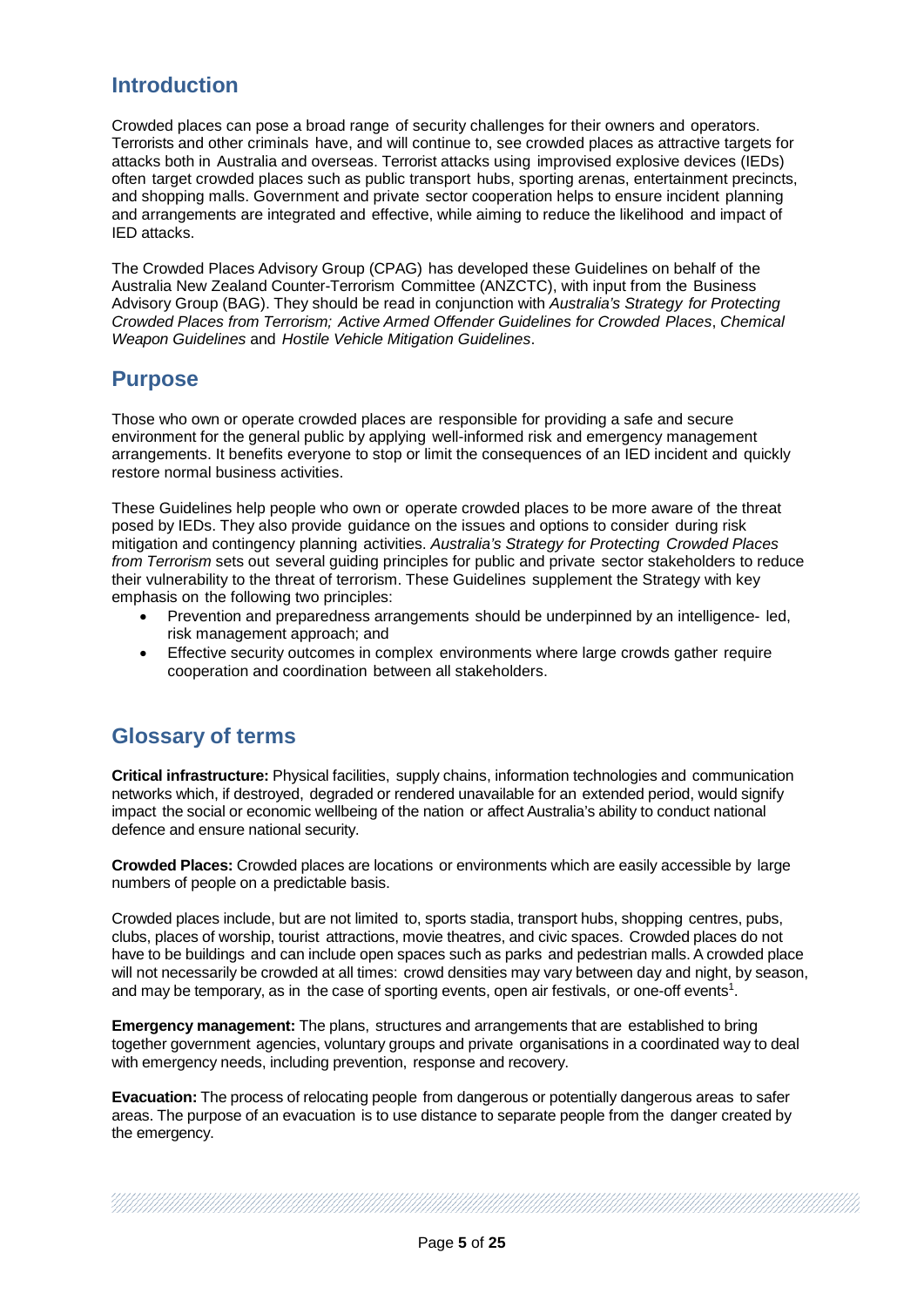**Home Made Explosives (HMEs):** Non-standard explosive mixtures/compounds that have been made or synthesised from readily available ingredients.

**Improvised Explosive Device (IED):** A device made or placed in an improvised way that incorporates destructive, lethal, noxious, pyrotechnic or incendiary chemicals and is designed to destroy, incapacitate, harass or distract.

**Mitigation:** Measures taken before, during, or after an event to decrease or eliminate its impact on people, property or a location.

**Mixed-mode attack:** An attack that uses a combination of different weapons, such as a fi and an IED, at single or multiple locations.

**Person Borne Improvised Explosive Device (PBIED):** An improvised explosive device worn, carried or housed by a person, either willingly or unwillingly.

**Situational awareness:** The ability to quickly recognise and interpret an event, make sound decisions based on those interpretations, and establish early, effective and continuous lines of communication between the incident site and the controlling agency in order to provide ongoing accurate information about the situation to responders.

**Terrorist act:** An act or threat committed with the intention of advancing a political, ideological or religious cause, and which is intended to coerce or intimidate an Australian government, a foreign government, or sections of the public, which causes serious physical harm or death to a person, endangers a person's life, causes serious damage to property, creates a serious risk to the health and safety of the public, or seriously interferes with, disrupts, or destroys, an electronic system<sup>2</sup>.

**Vehicle Borne Improvised Explosive Device (VBIED):** An improvised explosive device delivered by or concealed in a vehicle.

**White level inspection:** An inspection by all staff members of their respective workplace for any articles that are unusual, suspicious or unable to be accounted for. The people in the best position to conduct these inspections are the people who know and work within that area. A white level inspection is not a search for bombs.

# <span id="page-5-0"></span>**Threat context**

Explosives remain a favoured terrorist weapon globally. Terrorists favour explosives because of their proven ability to inflict mass casualties, destroy property, cause fear and disruption, and attract media attention. Explosives are generally within the financial and technical capabilities of terrorists – IEDs can be assembled with relative ease and used remotely. Terrorist groups of concern to Australia, the Islamic State of Iraq and the Levant (ISIL), Al-Qa'ida, and supporters of these groups, have conducted explosives- based attacks throughout the world.

Terrorist propaganda continues to encourage individuals, particularly those based in Western countries, to conduct attacks at home. Terrorist propaganda can provide practical, easy-to- follow advice on how to prepare for an IED attack – including how homemade explosives can be manufactured from readily available materials. These instructional guides have been linked to a number of terrorist attacks and disrupted plots globally.

## <span id="page-5-1"></span>**The Australian experience**

Recent counter-terrorism arrests and prosecutions in Australia demonstrate the ongoing appeal of IEDs to Australia-based violent extremists and, accordingly, the ongoing threat of terrorism. A number of recent counter-terrorism arrests include charges related to plots involving IEDs and explosives. In December 2016, a Melbourne teenager was sentenced for his role in a disrupted May 2015 plot – at the time of his arrest he possessed IED instructions and precursors for homemade explosives.

The general terrorism threat level remains PROBABLE. Further terrorist plots involving explosives could occur, and there may not be any forewarning before an attack.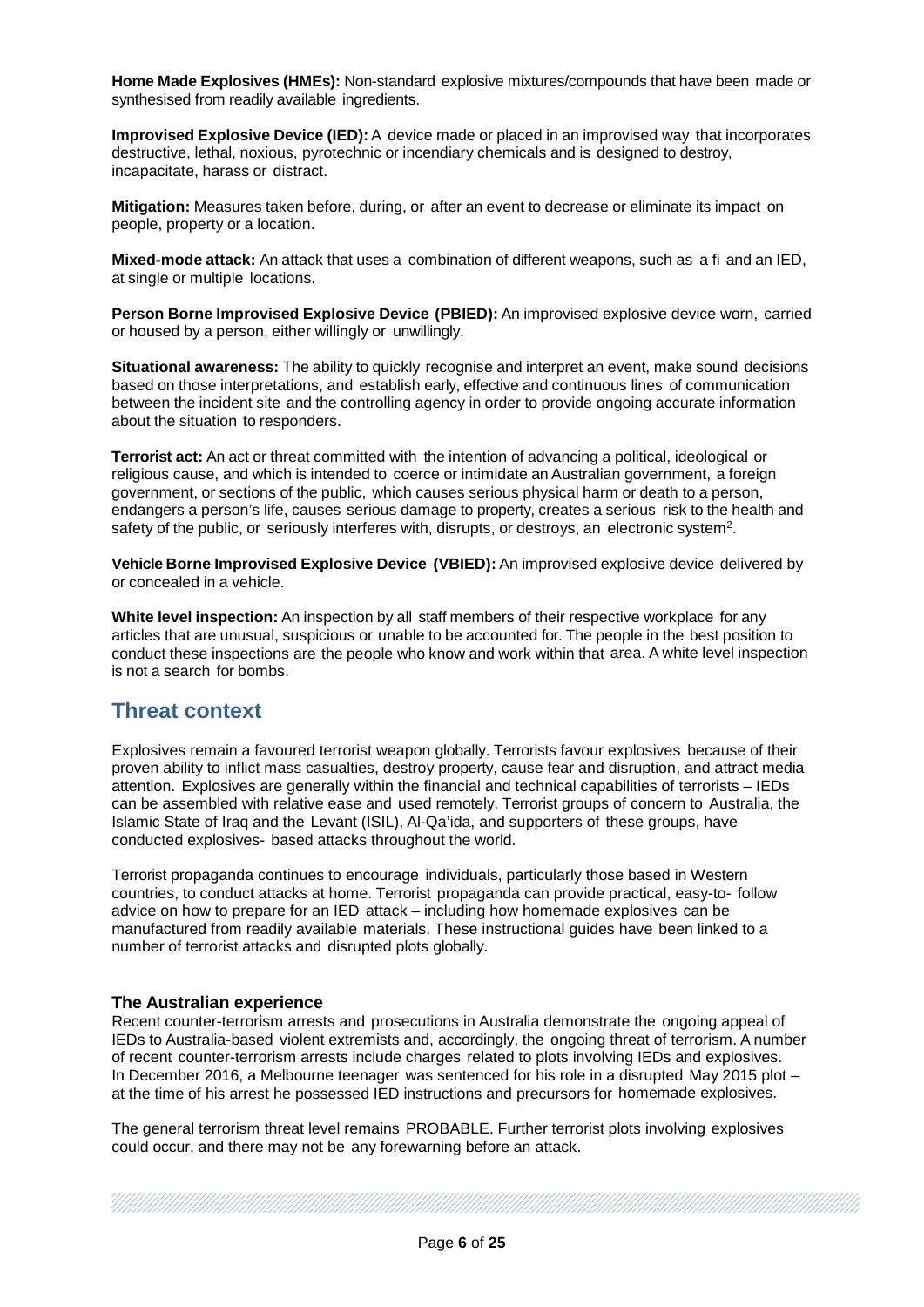The current security context assessment is contained at **Appendix A.**

# <span id="page-6-0"></span>**Characteristics of IED incidents**

Terrorist attacks in Western countries with similar security environments to Australia typically involve basic weapons (including vehicles and edged weapons), firearms and/ or IEDs, a small number of attackers, and relatively simple tactics. These factors are likely to feature in future attacks and disrupted plots in Australia.

A terrorist IED attack in Australia is likely to be low cost, simple to construct, and comprised of materials that are readily available and can be acquired without attracting undue attention. An IED attack in Australia is unlikely to require any specialised skills or training.

The principal consideration for target selection in recent IED attacks and disrupted plots in the West has been the prospect of causing mass casualties, with secondary considerations including symbolism, media attention, and causing fear and disruption. Extremists frequently target crowded places so they can achieve the greatest impact.

#### <span id="page-6-1"></span>**General features**

IED's are physically diverse. They can be a range of shapes and sizes, can employ a number of different methods to initiate the explosion, and may be concealed in a number of different ways. They can be carried by a person or by a variety of different vehicles. They may be triggered by various methods, including radio control, timer, electronic sensors or pressure plates, trip wires, or a handheld switch.

IEDs can explode, deflagrate (partially detonate), ignite or fail to activate. They may be triggered by various methods, including radio control, timer, electronic sensors or pressure plates, trip wires or even a handheld switch.

**Note:** Suspect mail items are not addressed within these Guidelines. For information on mail bomb incidents see *Bombs: Defusing the Threat*, available on the Australian Federal Police website, [www.afp.gov.au.](http://www.afp.gov.au/)

## <span id="page-6-2"></span>**Vehicle Borne Improvised Explosive Devices**

VBIED's are a widely used terrorist tactic and have been used in many attacks planned or conducted in western countries, or against western interests. VBIED's typically contain more explosive than PBIED's, which potentially increases the damage caused by the attack.

However, where smaller vehicles such as motorcycles are used, the amount of explosives may be comparable to a PBIED.

#### **Implementation**

The choice of vehicle is likely to be determined by the type of attack being planned and the capability of the assailant(s):

- Larger vehicles and trucks allow for the movement and detonation of large amounts of explosives with significantly greater destructive impacts. However, larger devices can be more complex to construct and may not detonate completely.
- The assailant(s) could also seek to acquire and operate vehicles that give them access to controlled areas.

Various tactics have been used to ensure VBIED's are positioned to achieve the greatest effect. This includes using VBIED's as secondary devices as part of complex attacks, or concealing the device so that the attack can be delayed until the appropriate time (for example, when the area is highly crowded).

## <span id="page-6-3"></span>**Choice of explosives**

The assailant(s) will generally use an explosive that they can acquire relatively easily.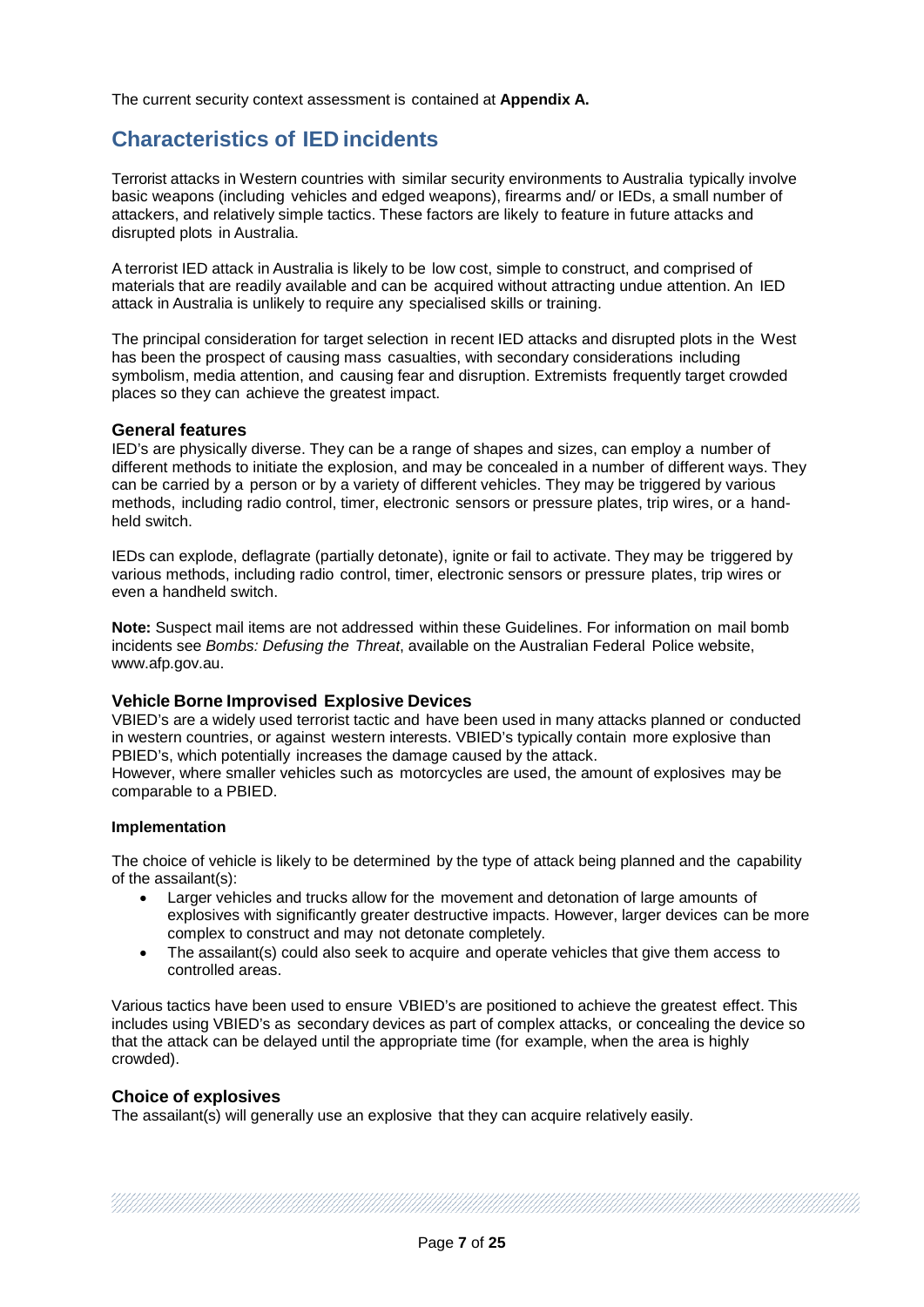Within Australia, access to commercial or military explosives is strictly regulated with mandatory security requirements during production, transport and storage. Acquiring explosives through criminal or other means is possible, but risks alerting authorities.

In contrast, some IED precursor chemicals have many legitimate uses, and can be acquired without arousing suspicion, with some being available for purchase at retail level. Recipes and technical instructions for manufacturing IED's are easy to obtain online. It is anticipated terrorists planning an IED attack within Australia would favour homemade explosives (HMEs) that are relatively simple to manufacture from locally sourced materials.

Australian governments, in consultation with industry, have developed a Code of Practice to improve security awareness of precursor chemicals that could be used in the manufacture of an IED or a toxic device. For a copy of the Code and more information on chemicals of security concern, including the 15 identified as being the most high risk precursors to HME's, visit www.nationalsecurit[y.gov.au/chemicalsecurity.](http://www.nationalsecurity.gov.au/chemicalsecurity)

## <span id="page-7-0"></span>**Immediate health effects**

Explosions create a high-pressure blast wave that causes damage to surrounding structures and injuries to people. Secondary effects from the blast can cause further injuries to people (such as fragmentation, incendiary, and thermal injuries), as well as damage to the surrounding environment. The type of injuries and the number of people hurt will vary depending on:

- The surrounding physical environment;
- The amount and quality of the explosive;
- The amount and type of fragmentation incorporated in an IED;
- The distance and shielding between victims and the blast (see 'stand-off distances' on page 9); and
- The presence of fires and/or structural failure following the explosion.

Injuries common to explosions include overpressure damage to internal organs, blunt and penetrating trauma, burns, and respiratory issues.

# <span id="page-7-1"></span>**Primary objectives**

#### <span id="page-7-2"></span>**Assessing the threat**

Communicated threats can disrupt normal business activity without actually risking life or damage to property. Statistically, most threats are received by telephone so the person who answers the call has a critical role and must be prepared to effectively gather all relevant information. Written threats may be received via email, social media, fax, SMS, hand or typewritten notes. Immediate steps must be taken to preserve the integrity of the message regardless of the mode of delivery.

Deliberate false threats or hoaxes often involve claims of the placement of harmful substances, IED's or similar, and should be assessed on a case by case basis.

A 'bomb threat checklist' is an invaluable tool for capturing relevant information to assess the credibility of a communicated threat and should form part of every emergency response plan. A suggested format is provided at **Appendix B.**

## <span id="page-7-3"></span>**Protecting life**

In most cases, an IED attack will occur without warning to inflict the greatest number of casualties. The protection and preservation of life is paramount and minimising the number of fatalities and treating the injured should be the primary objective of any plans or strategies. This is most likely to be achieved through the following activities:

- Initiating immediate response activities;
- Assisting emergency responders and providing 'situational awareness';
- Moving people away from danger;
- Being aware of the potential for secondary devices; and
- Preventing people from entering the scene.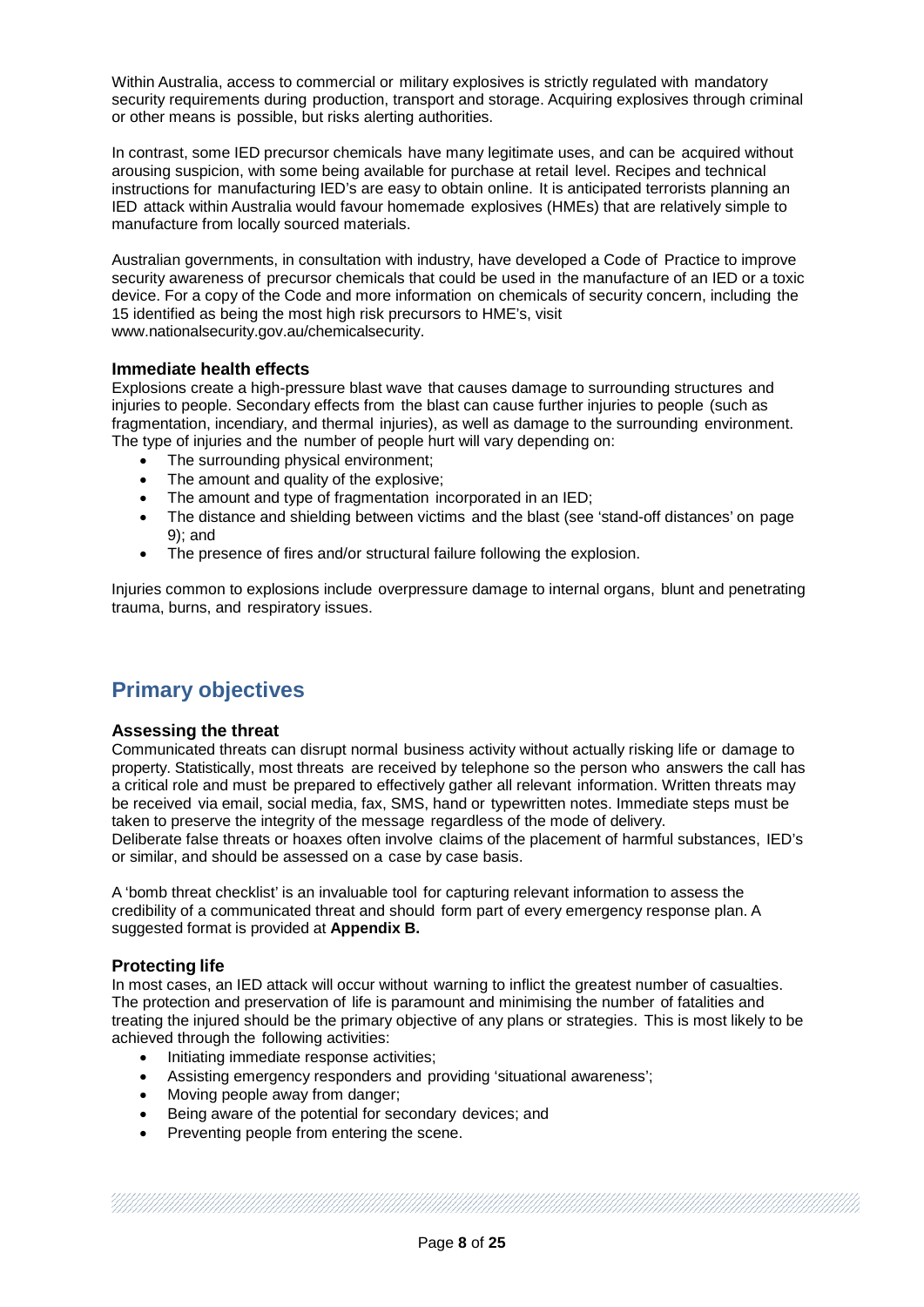# <span id="page-8-0"></span>**Prevention, Preparedness, Response, Recovery (PPRR)**

Australia's *National Counter-Terrorism Plan* recognises the need to prevent, prepare for, respond to and recover (PPRR) from terrorist acts. The Plan can be found on [www.nationalsecurity.gov.au.](http://www.nationalsecurity.gov.au/) The PPRR concept does not represent a consecutive set of activities and many elements of PPRR will often occur concurrently. Event organisers and owners and operators of crowded places are strongly encouraged to ensure their own prevention, preparedness, response and recovery arrangements align with those of emergency service agencies and that they use them to inform their planning and security measures.

# <span id="page-8-1"></span>**Prevention**

Not all risks or emergencies can be prevented. The concept of prevention should therefore have a broad meaning to encompass activities that may reduce the severity or impact of the emergency event.

Not all crowded places will share the same risk profile or have similar vulnerabilities, so the principle of proportionality should generally be applied to any prevention-related activities. This means that protective security measures need to be proportionate to the level of assessed risk. These measures should protect the public and, where possible, preserve the public's use and enjoyment of these places. When measuring proportionality it should be recognised that prevention and mitigation activities related to terrorism may also provide broader crime prevention and public safety benefits

A building's resilience can be enhanced through policies and procedures as well as through the design of the building itself e.g. prevention of progressive collapse, glass protection, creating stand-off and using the built and natural environment.

## <span id="page-8-2"></span>**Limiting damage to structures and people**

An explosive attack against a building can produce casualties associated with the harmful debris caused by fragmentation.

#### **Crime Prevention Through Environment Design**

Crime Prevention Through Environmental Design (CPTED) is a multi disciplinary approach to deterring crime through the design of the environment. Affecting the environment where an offender is intending to act can influence their decision making and, in certain designed environments, has been demonstrated to deter and even eradicate that behaviour. CPTED principles can broadly be applied to IED deterrence by making the environment either less attractive or more resilient to an IED attack.

#### **Facades**

Facades serve several important purposes, and building owners should identify construction methods and materials that not only meet energy efficiency and aesthetic needs, but also perform well when subjected to the effects of an explosion.

Glass, masonry, stone, precast concrete and architectural metals exhibit distinctive failure modes and mechanical properties when subjected to air blast pressures. For example, glass tends to break into small pieces following a blast event, which can cause lacerations and puncture wounds. Brick, on the other hand, tends to break off from a structure in larger pieces following a blast event, which can cause blunt trauma injuries.

#### **Interior walls**

Interior walls may become potentially harmful projectiles following a blast. Fragmentation can cause blunt trauma injuries and create debris that hampers access by first responders or blocks escape routes.

## **Windows**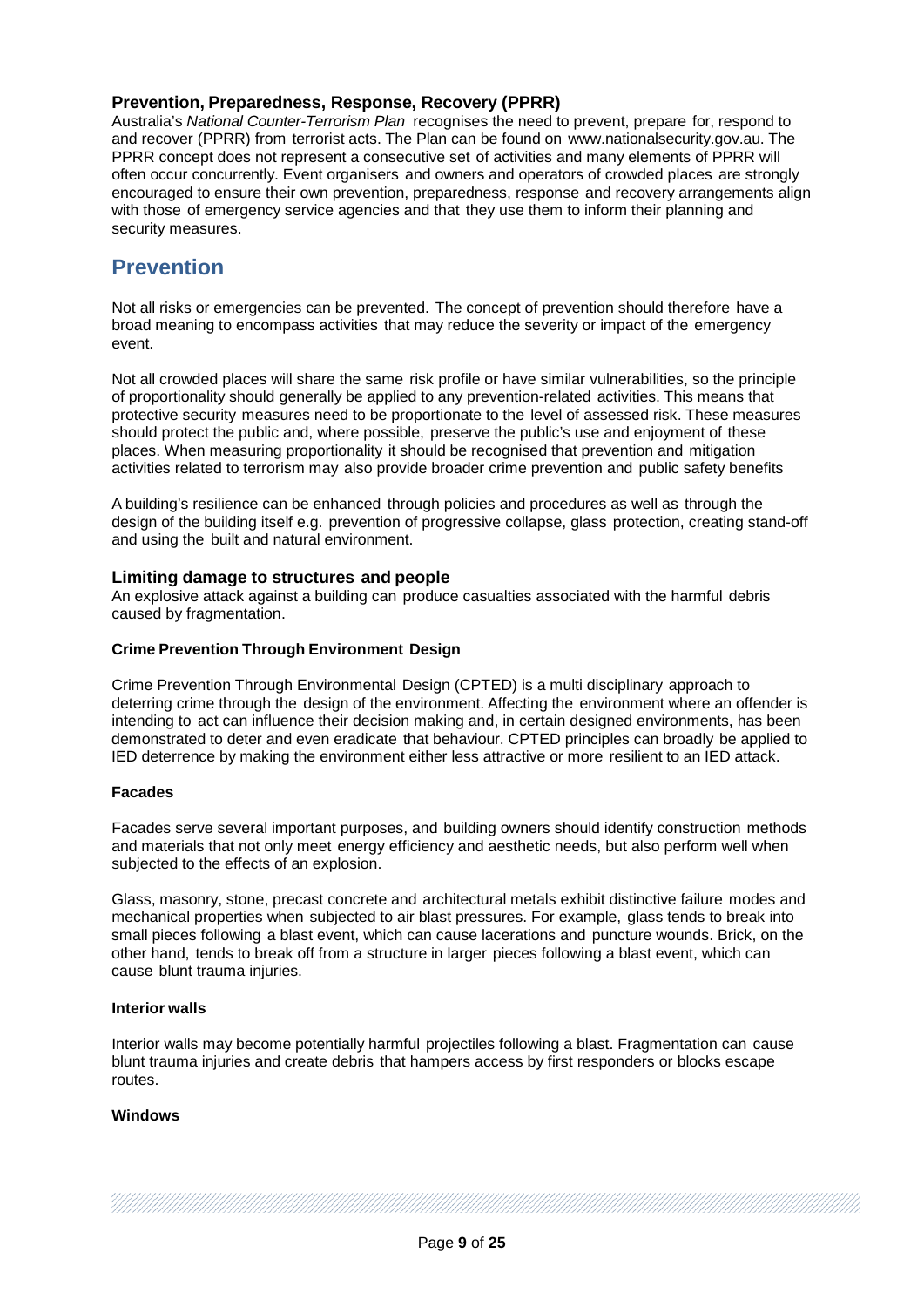Window glazing can increase the blast resistance of glass. Although no commercially available glazing can fully mitigate the effects of a close range blast event, certain glazing systems may substantially reduce blast impact at greater distances. Window glazing can also reduce the distance that glass fragments travel. Window frames must hold glass in place long enough for the window to properly fail; otherwise a blast can cause an entire pane of glass to dislodge from its frame, becoming one large projectile. The following international standards provide useful information and advice on glazing options:

- **ISO 16933** Glass in building explosion resistant security glazing test & classification for arena air blast loading
- **ISO 16934** Glass in building explosion resistant security glazing test & classification by shock tube loading

## <span id="page-9-0"></span>**Stand-off distances**

A proven approach to reducing the threat and impact of an explosive blast is to create a 'stand-off distance' between the asset being protected and the area where an IED could be placed. Every metre of stand-off counts in mitigating the effects of a blast.

Defining safe stand-off distances can present significant challenges for people who own and operate crowded places, particularly when unhindered public access to large open spaces is a common feature of such places. Where possible, it is preferable to block vehicle access to crowded places altogether. However, consideration should be given to routine and emergency services requirements, as well as surrounding traffic and transport imperatives.

Strategically placed objects such as spheres, planter boxes, seats or bollards on the pavement at entrances to crowded places can provide extra protection from unauthorised vehicle intrusion as well as increasing stand-off distance. Guidance is available on minimum and maximum safe evacuation distances relative to the size of potential explosive devices at **Appendix C.**

#### **Preventing progressive collapse**

Preventing progressive collapse is an important part of minimising the structural effects of a blast. A building undergoes progressive collapse when a primary structural element fails, resulting in the failure of adjoining structural elements, which in turn causes further structural failure. Due to the diverse range of facilities and sites characterising crowded places, owners and operators must consider the possibility and consequence of progressive collapse on a case by case basis. For example, the use of temporary truss and frame structures will be common for many outdoor events such as festivals and concerts. In these circumstances, event organisers must strictly adhere to their respective work health and safety obligations.

The National Construction Code (NCC) is an initiative of the Council of Australian Governments (COAG) developed to incorporate all on site construction requirements into a single code. For more information visit [www.abcb.gov.au.](http://www.abcb.gov.au/)

#### **Using the built and natural environment**

Restrictions on public movement, or 'compartmentalisation' measures, can help mitigate the effects of an IED attack. This may include using barriers such as walls and fences to deter and delay unauthorised movement of people, vehicles or objects into restricted areas. Reducing the overall size of a crowded place by separating congestion points can also help lessen potential casualties.

'Line of sight' principles can assist when calculating safe evacuation distances. Generally speaking, the likelihood of surviving an explosive blast increases substantially when permanent structures (such as walls) or landscape features (such as clad earthworks) act as a barrier between the IED and potential victims.

# <span id="page-9-1"></span>**Preparedness**

Preparedness incorporates emergency planning, resourcing, capability development and testing of preparedness arrangements. Some key activities include identifying and assessing suspicious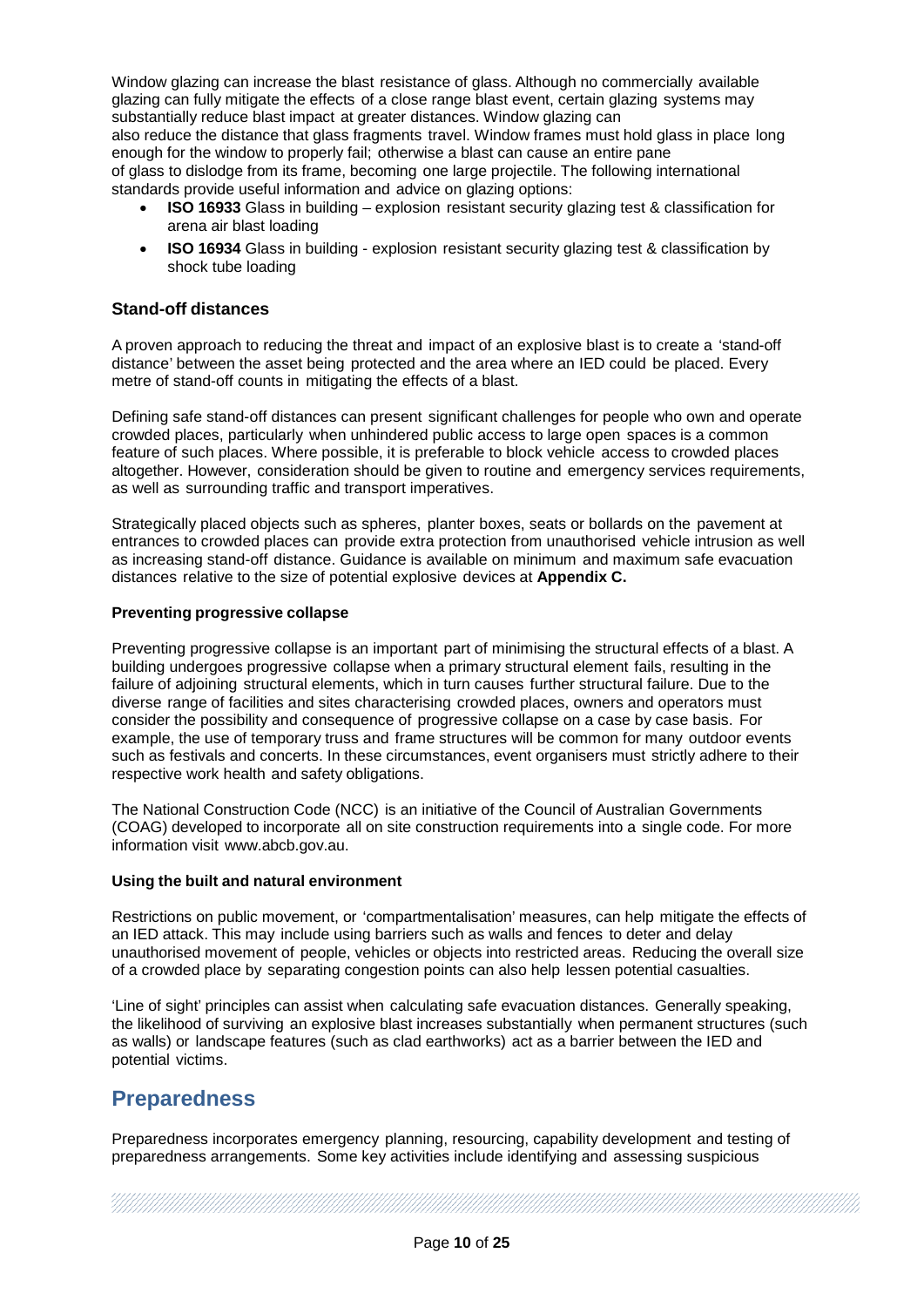behaviour or activity, having an assessment process for threats, conducting white level inspections, as well as regularly reviewing and testing policies and procedures.

## <span id="page-10-0"></span>**Identifying and assessing suspicious objects or activity**

Identifying suspicious activity is not an exact science. Nervous behaviour that appears suspicious in certain circumstances, for example in a shopping centre or restaurant precinct, may be typical in other settings, such as a job interview. Identifying suspicious behaviour is a matter of context. Make an informed assessment of suspicious activity or behaviour based on the environment, experience, judgment, and common sense.

The suspicion of a threat may be confirmed with only one observation or it could take a series of observations. Consider these behavioural signals:

- Continuous scanning of an area;
- Unusual perspiration;
- Heavy breathing;
- Fidgeting;
- Rubbing hands;
- Pacing;
- Clock watching;
- Exaggerated yawning; and
- Avoiding security/uniformed officers.

It is not possible to identify a potential assailant on the basis of appearance, nationality or language. However, there are behavioural clues staff can look out for when identifying potential preparatory actions for terrorism or criminal activity:

- Unusual video recording or photography;
- Working in groups;
- Taking notes/drawing diagrams;
- Taking measurements (pacing steps out);
- Avoiding eye contact;
- Asking about security/operations;
- Revisiting the same location:
- Observing but not using a public transport system;
- Immediately fleeing the area when noticed;
- Boundary probing; and
- Weak cover story if questioned.

Report suspicious activities or behaviour to the National Security Hotline on 1800 123 400 as soon as practical, however if it warrants an immediate response contact the police instead on 131 444.

#### <span id="page-10-1"></span>**Inspection procedures**

Once a threat has been communicated, it may be necessary to inspect the venue or facility. Venue occupants or staff can conduct a general cursory or white level inspection, provided they are sufficiently trained in what to do if they discover a suspicious item (see 'assessing unattended or suspicious items' on page 12).

#### **White level inspections**

A white level inspection involves inspecting an area for anything unusual, suspicious, or that can't be accounted for. Staff members who know and work within an area are best placed to do this.

Create a plan that assigns staff members certain areas, including communal areas such as public concourses, foyers, cloakrooms, stairwells and corridors. Having a plan will assist in ensuring the white level inspection is conducted in a safe, thorough and timely manner. Pay particular attention to evacuation routes and assembly areas.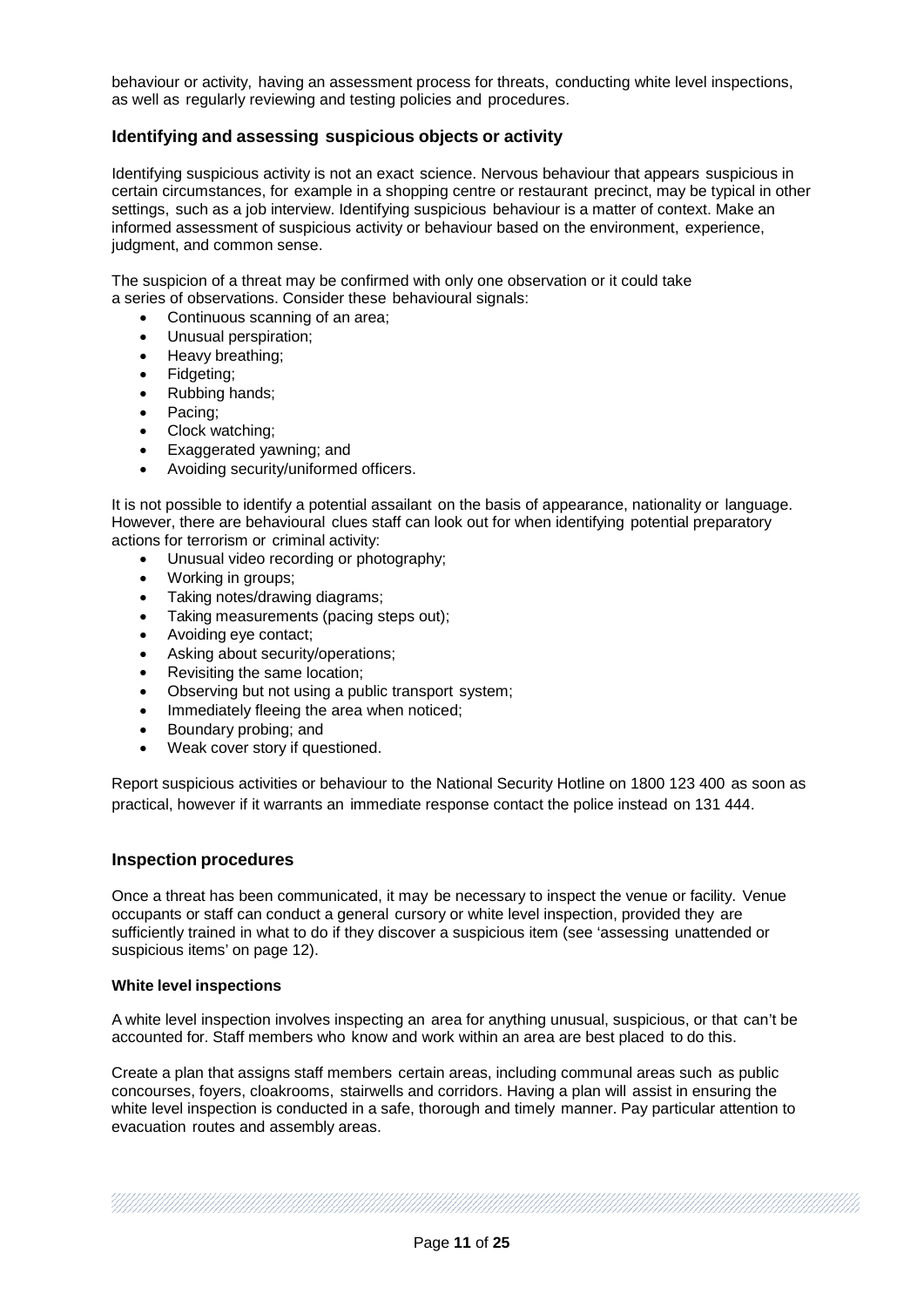White level inspections are distinct from searches by specialist search teams involving police, security personnel or both under the command of a designated search controller. Specialist search teams can provide a high level of staff and public safety but can be slow and are generally more disruptive to venue operations.

#### **When to undertake a white level inspection**

It is recommended that white level inspections are undertaken:

- Each day upon arrival at work;
- On a random basis; and
- At the request of management (including in response to a received threat).

When initiating a white level inspection, proportionality should be a key consideration. Generally speaking, all threats should be deemed credible until proven otherwise.

#### **Types of white level inspection**

White level inspections can be undertaken in several ways depending on the circumstances. There are two main methods for conducting a white level inspection:

- **Occupant:** Generally, staff or occupants are best equipped to inspect areas because they are familiar with their surroundings. This type of inspection is relatively fast and efficient but may require additional training.
- **Supervisory:** A supervisory inspection can be done discreetly, without alerting other staff members to the threat. Supervisors inspect their own areas of responsibility and report back to a chief warden or duty manager. Alternatively, a supervisory inspection can involve designated wardens to oversee and plan the inspection.

A supervisory inspection may also involve partial or full evacuation, however, before initiating such action it is important to consider:

#### • **Is the threat non-specific?**

If details are scarce or non-specific and there is nothing (other than the threat itself) to suggest that the venue is at risk, a cursory inspection may be adequate.

Possible action: discreet supervisory inspection

#### • **Do you recognise the caller?**

If the threat is communicated by a known individual (e.g. a disgruntled ex-employee), it may suggest a hoax and the danger to staff and occupants may be negligible.

Possible action: occupant inspection

#### • **Has specific detail been provided?**

If the threat contains specific information about the IED's location, depending on the nature of the location (e.g. a school), a controlled response may be appropriate.

Possible action: supervisory inspection

#### • **Is the threat credible?**

If circumstances or consultation with law enforcement deems the threat credible, and the consequence potentially catastrophic, a supervisory search involving police and security personnel may be an appropriate alternative to a white level inspection.

Possible action: trained team search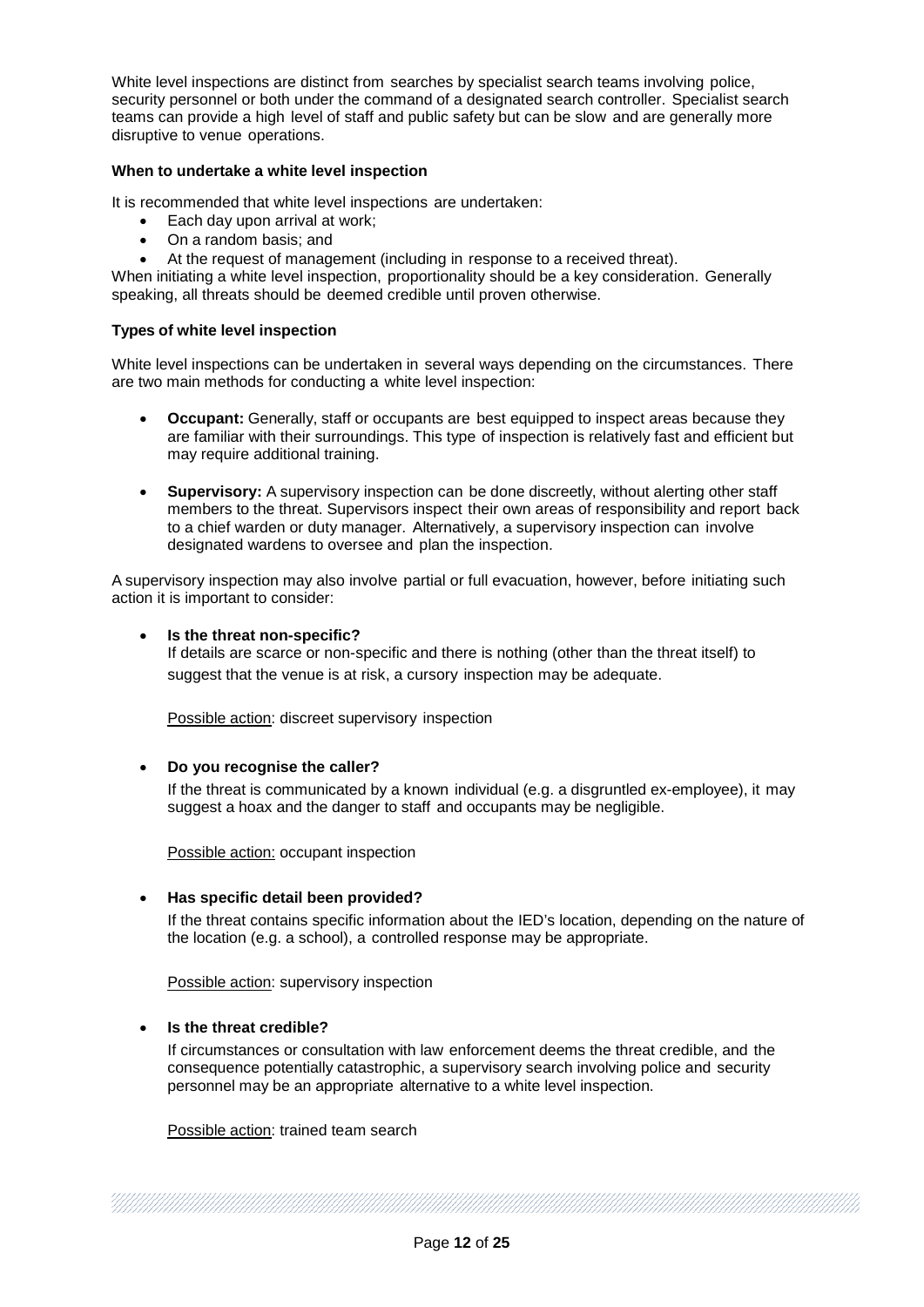Communicated threats should generally be reported to the police. It is a criminal offence for anyone to threaten to kill or cause bodily harm to any person or damage, destroy or burn property.

In order to reduce the possibility of an unattended item causing disruption at a crowded place, owners and operators should include some basic security activities as part of their day to day business. These could include:

- Keeping communal areas tidy and emptying bins on a regular basis;
- Keeping entrances and exits clear, especially evacuation routes;
- Checking evacuation assembly areas are clear:
- Ensuring that lost or stolen items are reported immediately;
- Maintaining accurate records of assets, plants and equipment; and
- Ensuring staff are familiar with white level inspection processes and reporting procedures.

#### <span id="page-12-0"></span>**Assessing unattended or suspicious items**

In many cases, a potential IED attack will be identified through an unattended or suspicious item. Considering the many ways an IED can be constructed and concealed, this presents real challenges for security screeners, employees, and first responders. Nevertheless, there are some basic principles to follow when identifying an unattended or suspicious item, including vehicles, which will help to avoid unnecessary disruption to day to day operations.

In most cases, unattended items or items left in conspicuous areas have simply been forgotten or discarded. To distinguish harmless items from those that should arouse suspicion, there are some basic, common sense principles to follow before undertaking any response activities.

#### 1. **Who is the owner?**

Every object has an owner. Interviewing people in the vicinity and reviewing CCTV footage could help to identify the owner and establish the item's origin.

## **2. Is the item HOT?**

Under the HOT principle, anything that is *Hidden, Obviously* suspicious or not *Typical* to its environment could be deemed a security risk.

HOT is a general guide for assessing unattended or suspicious items and should be combined with broader considerations, such as the prevailing security context. Meeting one or more HOT considerations does not necessarily mean the item is an IED, nor does the absence of HOT considerations clear the item from further investigation.

#### • **Hidden:**

An unattended item that is intentionally hidden merits additional caution.

## • **Obviously suspicious**:

An item with the characteristics of a bomb or hazardous material merits additional caution. Such characteristics may include:

- » Suspicious labelling;
- » Leakage of fuel oil;
- » Unusual smells, bulges or protruding wires;
- » Power source, such as batteries;
- » LED lights; and
- » Pieces of metal or glass (shrapnel).

#### • **Not typical:**

An item that would not typically be discarded or forgotten in that area merits additional caution.

## **3. Has the location received a communicated threat?**

If the discovery of an unattended item coincides with a communicated threat, exercise caution. See '**Appendix B – Bomb Threat Checklist**'.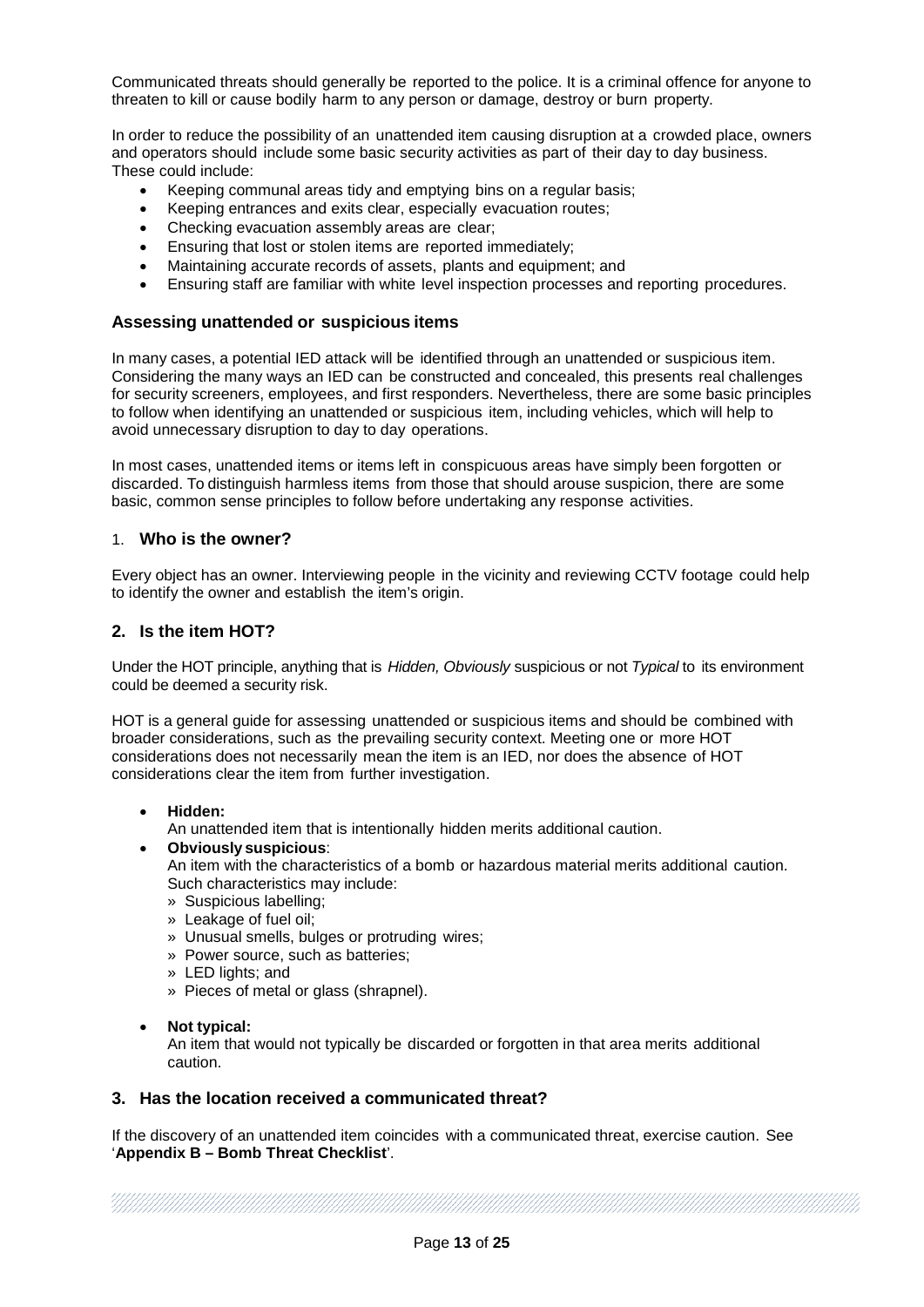# **4. Has the National Terrorism Threat level been elevated?**

The National Terrorism Threat Advisory System informs Australians about the likelihood of an act of terrorism occurring in Australia to help guide national preparation and planning. When the threat level is raised, additional precautions are required. State and territory police can provide information on how the National Threat Advisory relates to the local security context.

The system also dictates levels of precaution and vigilance to minimise the risk of a terrorist incident occurring. It has a range of five levels that communicate an assessed risk of terrorist threat to Australia:

- *Not expected*  a terrorist attack is not expected, the government has no specific concerns.
- *Possible* a terrorist attack is possible, the government has concerns a threat may exist.
- *Probable*  a terrorist attack is probable, the government has concerns of a plausible threat.
- *Expected*  a terrorist attack is expected, the government has concerns of a specific threat.
- *Certain*  a terrorist attack is certain, the government has concerns that a terrorist attack will soon occur or is underway.

The current National Terrorism Threat level is outlined in **Appendix A**. Anytime the National Terrorism Threat Level increases additional vigilance is required. For more information visit the National Security website [www.nationalsecurity.gov.au.](http://www.nationalsecurity.gov.au/)

## **5. Has the item been found in a sensitive location?**

If an unattended item is found in a non-public or restricted area, near flammable or dangerous substances, near structural supports, critical infrastructure or near an area with the potential for mass casualties, take additional caution.

## <span id="page-13-0"></span>**Assessing unattended vehicles**

Unattended or suspicious vehicles warrant particular attention due to their potential to cause large numbers of casualties and significant damage to buildings and infrastructure. As with suspicious items, a vehicle could be left in a location to test response procedures and assess the viability of a VBIED attack. Depending on the chosen vehicle and environment, a VBIED may appear less suspicious than a placed IED.

In assessing suspicious or unattended vehicles, the principles previously outlined for identifying suspicious or unattended items also apply. There are, however, particular indicators unique to VBIED's that should be considered, including:

- Unusual items inside a vehicle (gas cylinders, petrol cans, electrical wires, leaflets, large bags or boxes, and extra batteries);
- Indications of a triggering device (a switch, radio transmitter, timer, wires passing from the front seat to the rear of the vehicle that would be visible near the driver, under the seat or within reach);
- Presence of the vehicle in an area where it should not be, perhaps parked illegally;
- Recent alterations or repairs including painting or bodywork and removal of interior panels;
- Evidence that an interior door panel has been removed or tampered with;
- Signs that the vehicles suspension is under abnormal load;
- Presence of powder or prills (small rounded granular material) left when explosive material was loaded into the vehicle;
- Additional fuel tanks (may be used to secrete explosives or to provide additional gasoline to fuel the explosives);
- Additional antenna on the car for radio- controlled devices;
- Licence plates inconsistent with vehicle registration; and
- Rental vehicles with false papers.

## <span id="page-13-1"></span>**Post-assessment guidance**

If the item is not suspicious:

Page **14** of **25**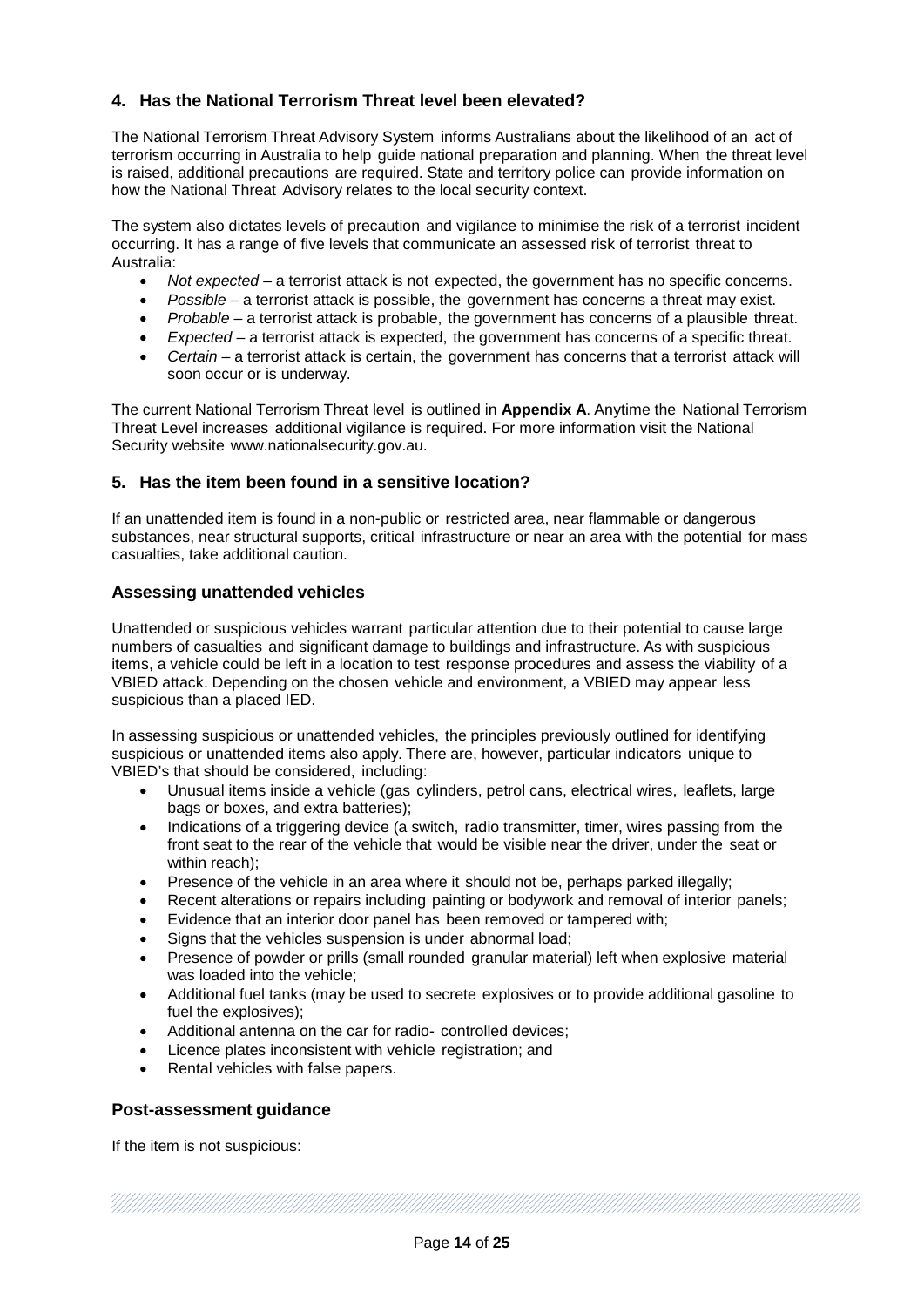- Review CCTV to confirm that the abandonment of the item or vehicle was not a reconnaissance exercise by a potential offender. If suspicious activity is observed, report it to police; and
- If an owner cannot be identified, remove the item or vehicle (if possible) and follow lost property or abandoned vehicle procedures.

If you are undecided:

- Do not touch, tilt or tamper;
- Do not use mobile phones, radios or flash photography within a 25 metre radius (electronic frequencies or light sources may cause a device to detonate);
- Inform a supervisor;
- Cordon off the area and move people away;
- Record all relevant information (physical characteristics, shape, dimensions, construction and the exact position of the item or vehicle);
- Advise security; and
- Call police on '000' and follow their instructions.

If the item is suspicious:

- Do not touch, tilt or tamper;
- Do not use mobile phones, radios or flash photography within a 25 metre radius (electronic frequencies or light sources may cause a device to detonate);
- Call Triple Zero '000' and advise security;
- Cordon off immediate area and evacuate at least 100 metres from the item (if a vehicle, evacuate at least 500 metres);
- Record all relevant information (physical characteristics, shape, dimensions, construction and the exact position of the item or vehicle);
- Respond in accordance with the directions of emergency services; and
- Gather any evidence of the placement of the item or vehicle, including CCTV showing activities of any person associated with the item or vehicle.

# <span id="page-14-0"></span>**Response**

In a crowded place, the potential for, or actual explosion of, an IED may create a level of panic and chaos that is difficult to control. The main objective of any response plan should be to minimise risk to people. Owners and operators of crowded places should do what they can to:

- Save and protect life;
- Facilitate the evacuation of those at risk;
- Contain the incident or threat; and
- Support emergency response and investigation activities.
- Initial actions to be taken should an incident occur include:
- Assess the incident and start to build situational awareness;
- Activate plans;
- Tell staff and people what they should do; and
- Provide information to police and emergency services.

Actions to be considered in the management of the initial response to an IED incident are outlined in **Appendix D**.

# <span id="page-14-1"></span>**Evacuationconsiderations**

When responding to a communicated threat, one of the more difficult decisions for management is whether or not to evacuate. The decision to evacuate should be based on an assessment of the credibility of the threat.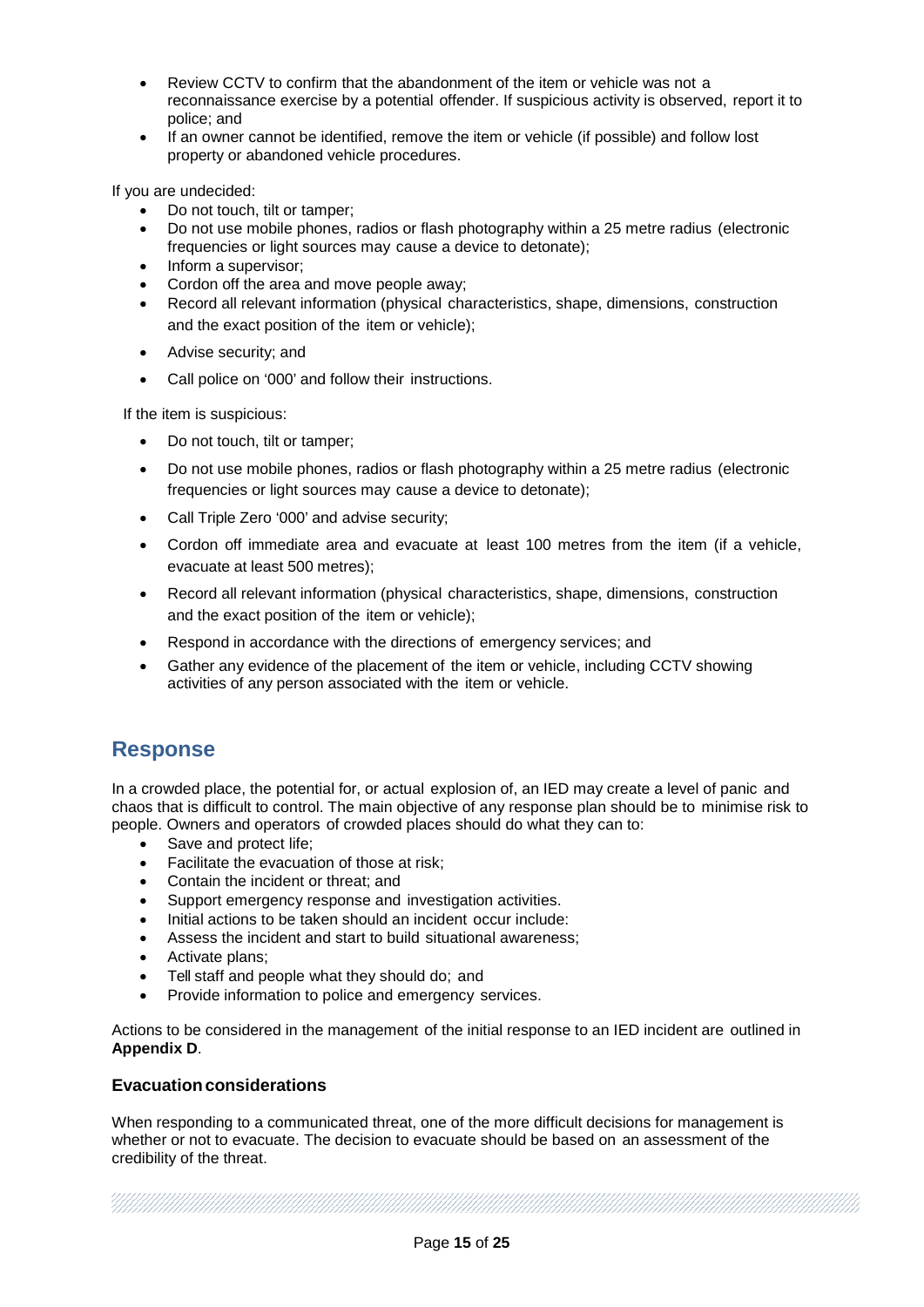Planning and initiating evacuation should be the responsibility of the incident/security manager and, if possible, made in consultation with police and other emergency services.

Depending on the particular size and nature of the crowded place, the plan may include:

- Total evacuation; or
- Partial evacuation, if the suspicious item is small and thought to be confined to one location.

If evacuation is necessary, clearly communicate instructions to staff and ensure primary and secondary routes and exits are well defined. Provide short, clear instructions and repeat important information. The person delivering the messaging should speak firmly and calmly.

Also consider support for people with special needs. Trained staff should be used as evacuation marshals and evacuation teams should be selected and trained in conjunction with the development of an IED threat incident plan which takes into consideration:

- In terms of communicated threats, retrieve personal belongings to reduce the number of suspicious items;
- If an explosion occurs, evacuate as quickly as possible without stopping to retrieve personal belongings or make phone calls;
- Before evacuating people to assembly areas, consider if secondary devices could potentially have been placed in evacuation routes and assembly points. Implement procedures to ensure these areas are kept clear;
- Select safe and acceptable assembly areas as evacuees may be waiting for considerable periods;
- If possible, avoid using car parks as assembly areas;
- Make sure all employees have evacuated and implement special procedures for people with special needs; and
- If the layout of the venue is complex or large, it may be more practical for people to gather at various safe points in the venue before being escorted to the exits.

#### **Limitations of total evacuation**

The evacuation procedures for an IED threat do not necessarily follow those of other emergencies. Leave doors and windows open (security of premises permitting) to lessen the blast effects. Additionally, there are significant safety and economic factors that may weigh against an immediate and total evacuation. These include:

- Risk of injury often the easiest location for planting an IED is in an adjoining car park or in an area the public can easily access. Evacuation through these areas might increase the risk of injury;
- Panic a sudden bomb threat evacuation may cause panic and unpredictable behaviour, potentially causing injury;
- Essential services some evacuations may be precluded by the essential nature of operations being conducted within the building; and
- Loss to business services while the protection of life should outweigh any economic loss, repeated evacuation may increase loss of business and interruption of services to an unacceptable level.

## **Advantages of partial evacuation**

Partial evacuation is effective when the specific or general location of a threat or identified suspicious item is known. Partial evacuation reduces the risk of injury while allowing critical services to continue. Partial evacuation requires a high degree of planning, training, supervision and coordination. Exercising for a partial evacuation should form part of the IED threat incident plan.

## <span id="page-15-0"></span>**Transitionconsiderations**

Responsibility for implementing and coordinating initial response activities with a crowded place will, in most instances, be assumed by the venue/facility management or security staff until emergency responders are able to take over that responsibility. A key aspect of managing the response and transitioning responsibility will be the ability to gain 'situational awareness'.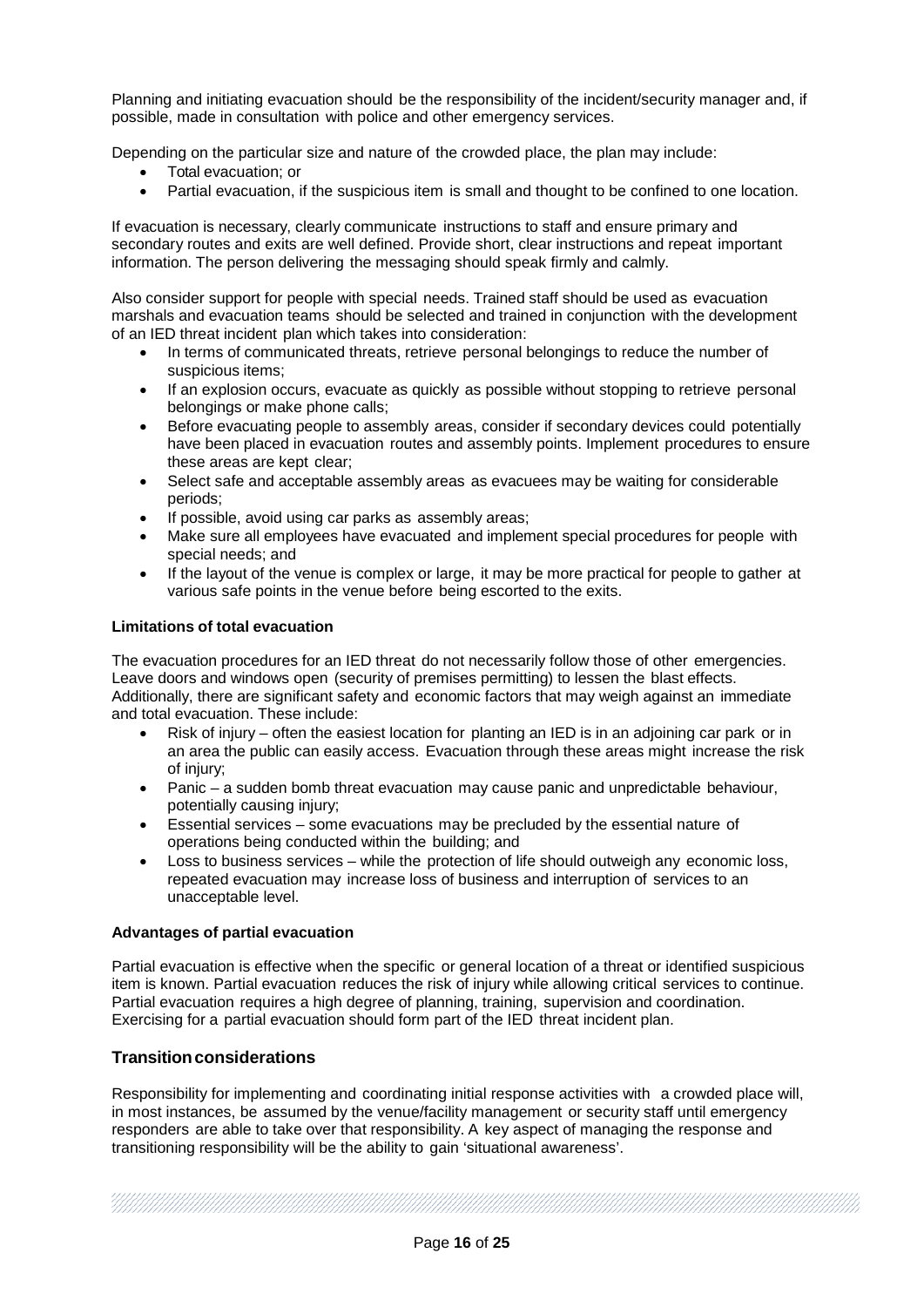Establishing early, effective, and continuous lines of communication from the incident site to the responding police or emergency service agency will be critical in order to accurately inform them of the situation. Knowing or understanding the expectations of first responders will help to transition control of the incident more effectively.

Planning and staff training activities should therefore include:

- Developing strategies that allow designated staff to safely maintain situational awareness of the incident and relay any new information to first responders; and
- Training staff and occupants on how to respond when law enforcement or emergency services arrive on scene.

The preferred response when police arrive may vary slightly across Australian states and territories. Owners and operators of crowded places should consult with local law enforcement agencies when developing their plans.

# <span id="page-16-0"></span>**Emergency services response**

Each jurisdiction has systems and inter-agency arrangements that provide the basis for emergency management and critical incident response. These are tailored to meet the jurisdiction's specific needs, capacities and capabilities. Commonalities across Australian and New Zealand jurisdictions include:

- Operational response strategies, including incident and emergency management models; and
- Agreed command, control and coordination arrangements.

Despite many similarities, there are still several differences in emergency management arrangements, processes and terminology across the states and territories and, in some instances, across agencies. The responsibility for incident management control can potentially alternate between fire agencies and the police, depending on jurisdictional arrangements. It is therefore critical that owners and operators of crowded places and major event stakeholders develop a firm understanding of the emergency service plans and arrangements that apply to their jurisdiction. Information on arrangements in each state and territory can be found at [www.](http://www.nationalsecurity.gov.au/WhatAustraliaIsDoing/Pages/StatesandTerritories.aspx) [nationalsecurity.gov.au/WhatAustraliaIsDoing/Pages/StatesandTerritories.aspx.](http://www.nationalsecurity.gov.au/WhatAustraliaIsDoing/Pages/StatesandTerritories.aspx)

# <span id="page-16-1"></span>**Response priorities**

In the event of an IED incident, the initial priorities for responding police or fire service may include:

- Establishing an incident command post and staging areas for responding agencies;
- Determining safe inner and outer cordons;
- Gathering immediate information on what has occurred and what is being done or considered by the venue management;
- Initiating or providing advice on full or partial evacuations;
- Arranging for specialist support to search and assess the scene;
- Rendering safe any unexploded or suspect items;
- Fire suppression:
- Medical triage and treatment; and
- Crime scene and evidence recovery activities.

The best way to provide timely information and support to the emergency service agencies during these activities is to appoint an emergency services liaison officer to act on behalf of the venue/facility.

# <span id="page-16-2"></span>**Recovery**

To ensure a smooth transition from response to recovery, gradually devolve and integrate response arrangements. This includes media and information management, impact assessment, rehabilitation of the built environment and restoring community and staff confidence. While many recovery-related matters will be similar for the majority of emergency events, significant or traumatic events such as terrorist acts or IED incidents may add extra complexity to normal recovery procedures.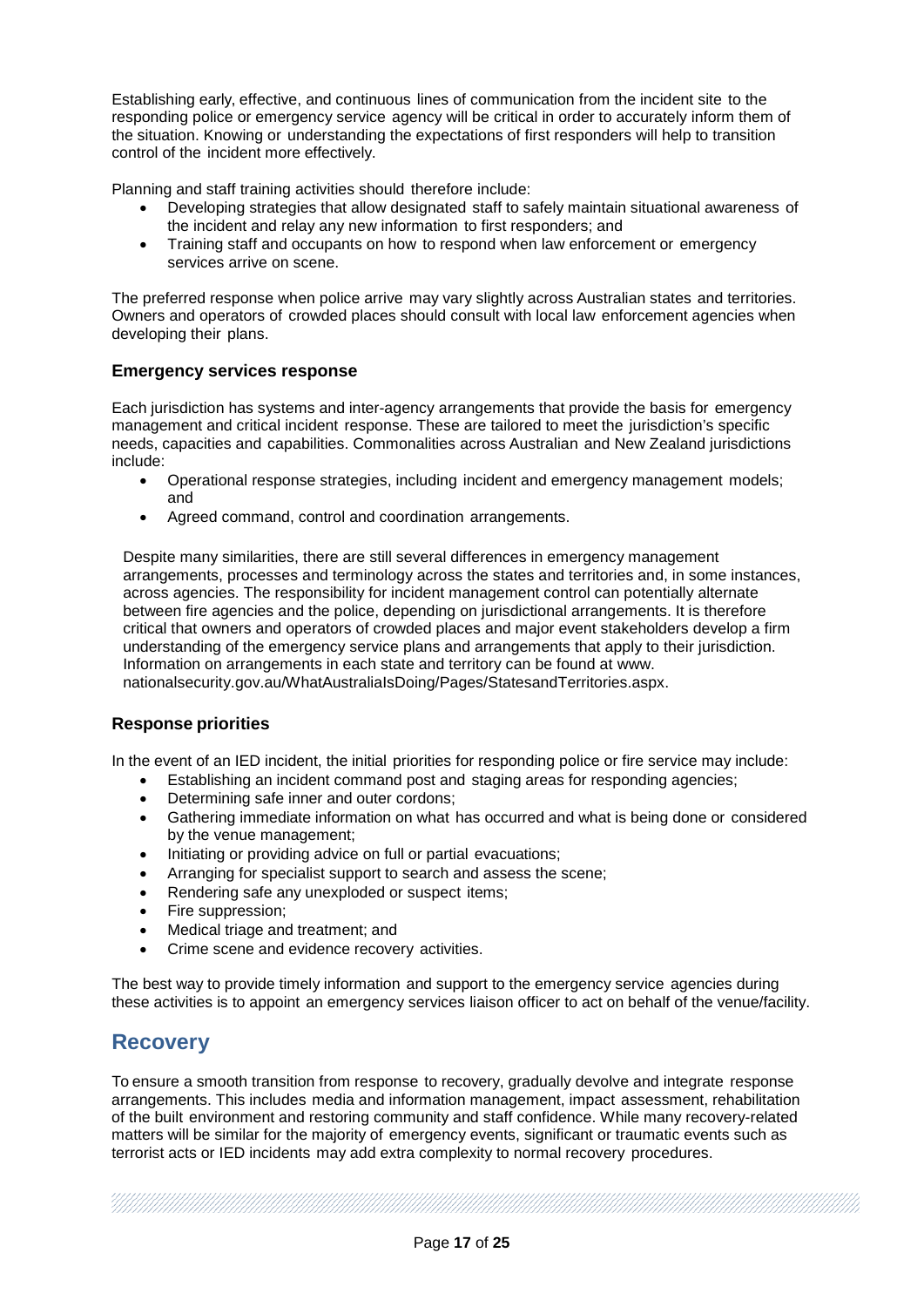Key recovery considerations following an IED incident may include:

- Public information and community confidence;
- Scene preservation and investigation activities; and
- Business continuity challenges.

## <span id="page-17-0"></span>**Public information**

Media or public information activities must support operational policies and actions. To achieve this, develop public messaging in coordination with senior operational personnel and experienced media managers. This is particularly important in situations where an offender has been taken into custody or charged with offences relating to the incident, as information released may interfere with pending legal proceedings.

Provide information regularly to keep the public informed and only restrict it in the interests of safety or operational security. Clearly separate information relating to consequence management, such as providing assistance to victims, from the actual incident or security issue. As a general rule:

- An agency must only release information for which it has responsibility; and
- A log of all public information activities and decisions should be maintained.

## <span id="page-17-1"></span>**Crime scene and investigation**

Police will conduct some form of major investigation for all IED incidents. This could involve criminal and forensic investigations in relation to potential criminal offences, as well as coronial investigations on behalf of the coroner. These investigative processes will be extremely thorough and may be protracted, particularly where the incident has occurred over a broad geographical area, or involves forensic challenges. During the investigation phase the police may seek assistance from management at the location to help identify potential sources of evidence or witnesses. This could include CCTV footage and radio, telephone or decision making logs. Recovery or business continuity plans should identify a suitable emergency services liaison officer that can work with the police to help facilitate these types of requests.

#### <span id="page-17-2"></span>**Business continuity**

The ability of owners and operators of crowded places to return to business as usual following a terrorist attack, or other disaster, depends on how effectively they can devise and implement their business continuity arrangements.

Through their contact with investigating police, the nominated liaison officer will generally be in a position to obtain information about the likely duration of the scene examination, allowing the venue to start implementing their business continuity arrangements. While the actual process may not change significantly, the amount of time it takes often will.

# <span id="page-17-3"></span>**Useful links**

Australian national security: [www.nationalsecurity.gov.au](http://www.nationalsecurity.gov.au/)

Emergency management section on the AGD website: [www.ag.gov.au/EmergencyManagement](https://www.ag.gov.au/EmergencyManagement)

ASIO Business and Government Liaison Unit: [www.bglu.asio.gov.au](http://www.bglu.asio.gov.au/)

Trusted Information Sharing Network: [www.tisn.gov.au](http://www.tisn.gov.au/)

# <span id="page-17-4"></span>**Contacts**

National contact information

In the event of an emergency (police, ambulance, fire) 000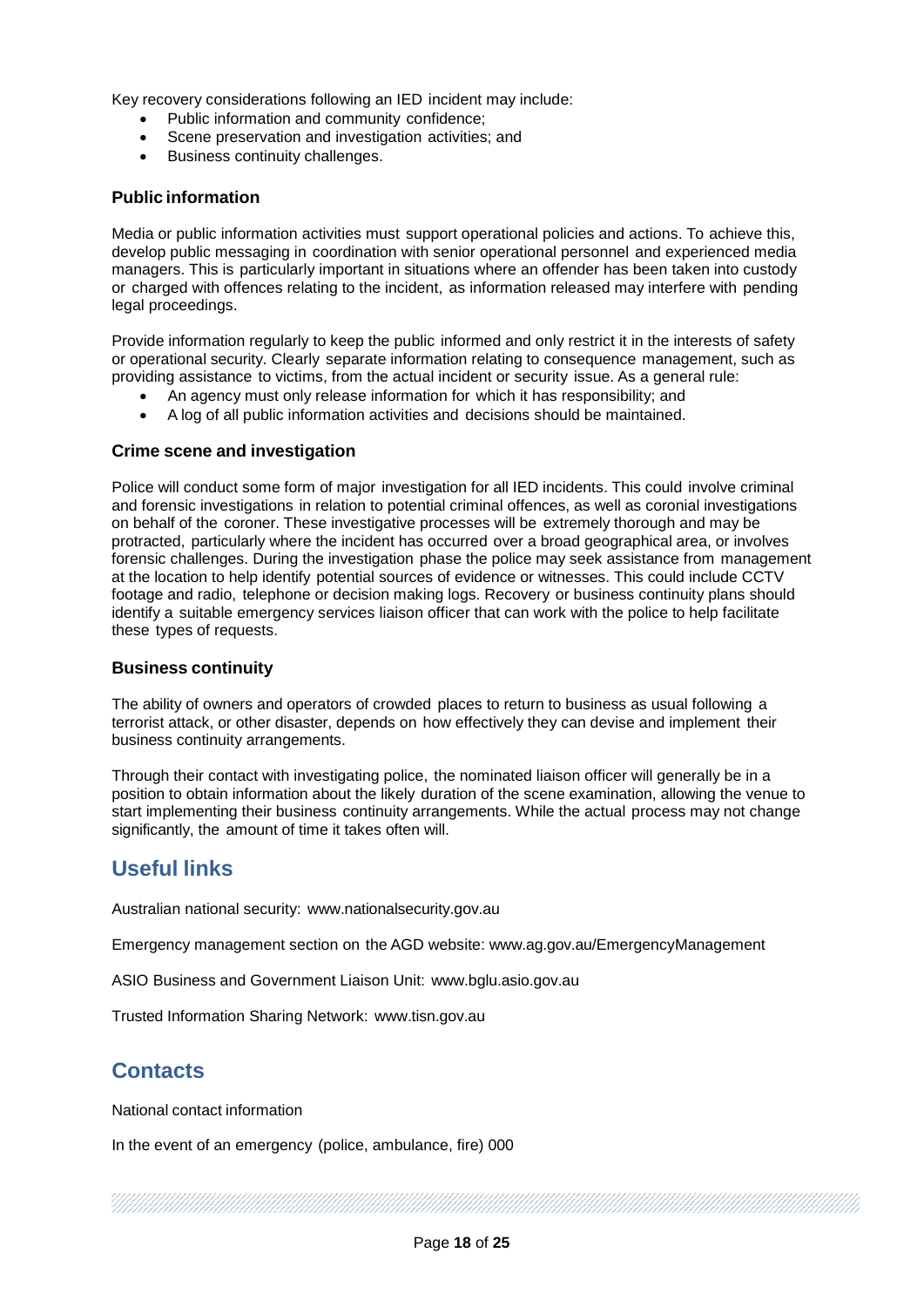To report possible signs of terrorism National Security Hotline 1800 123 400 for TTY users: 1800 234 889

Email: hotline@nationalsecurity.gov.au Crime Stoppers 1800 333 000

Australian Federal Police [www.afp.gov.au/policing](http://www.afp.gov.au/policing)

AFP Hotline (after hours contact) 1800 813 784

Urgent police assistance at major Australian airports 131 237 (131 AFP)

#### **State and Territory Contacts**

Contact details for police in each state and territory can be found at [www.nationalsecurity.gov.au/CrowdedPlaces.](http://www.nationalsecurity.gov.au/CrowdedPlaces)

# <span id="page-18-0"></span>**Version control**

This document is endorsed by the Australia- New Zealand National Counter-Terrorism Committee (ANZCTC) and maintained by the Attorney-General's Department (AGD). AGD is responsible for the version control of this document. To preserve the integrity and currency of this document:

- major amendments must be endorsed by the ANZCTC; and
- Minor amendments, for example to correct spelling or grammar, should be documented and forwarded to AGD to be implemented and then a revised version sent to the Crowded Places Advisory Group (CPAG) to be endorsed before it is distributed.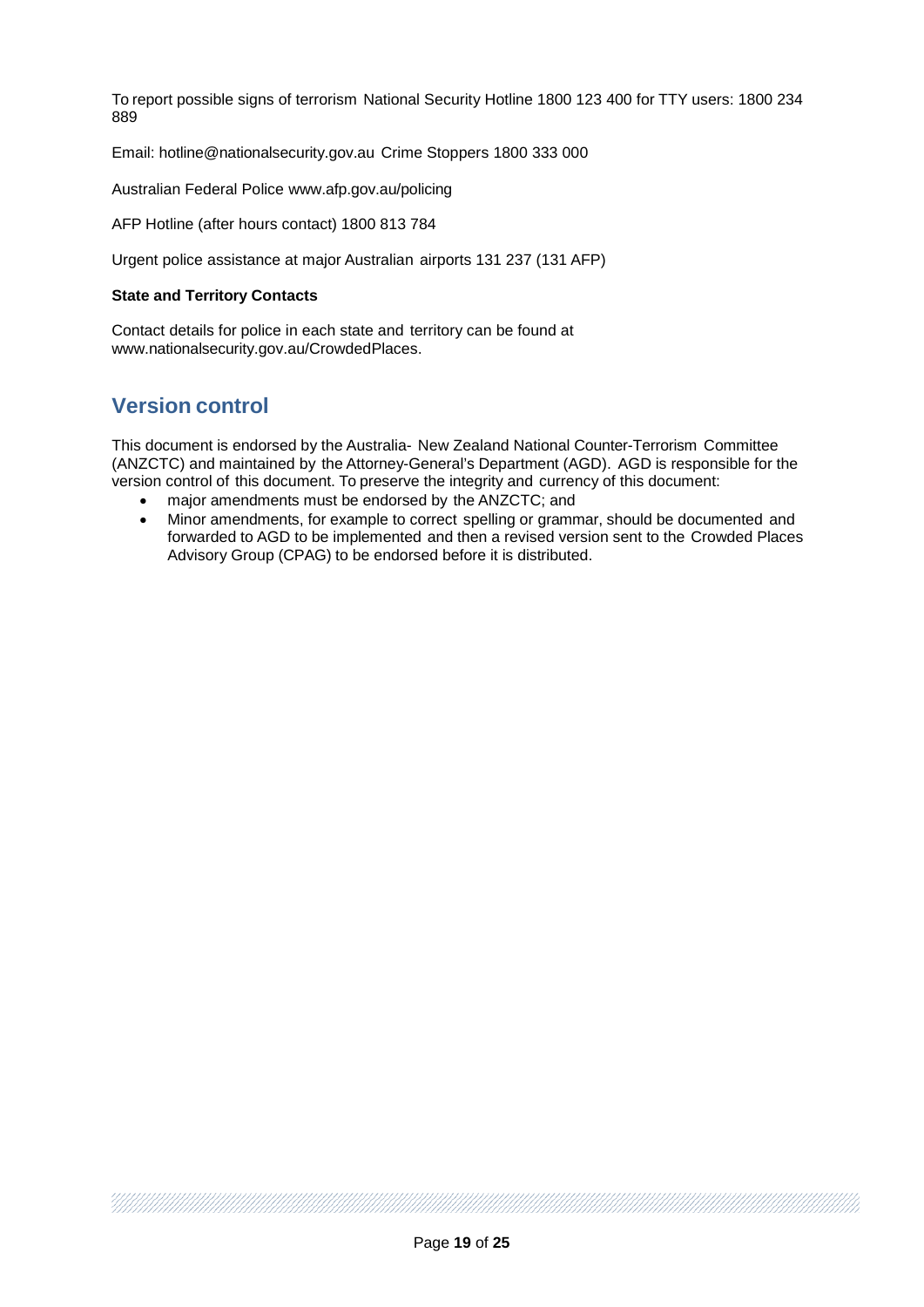# <span id="page-19-0"></span>**Appendix A: Current security context**

In September 2014, the Australian Government raised the national terrorism threat level for Australia to HIGH. While a significant elevation, there was no indication that a terrorist attack was imminent. On 26 November 2015, a new five level terrorism threat advisory system was introduced and the national terrorism threat level set at PROBABLE. This means that credible intelligence, assessed to represent a plausible scenario, indicates violent extremists in Australia have an intention and capability conduct terrorist attacks in Australia. Recent low-capability terrorist attacks and disrupted plots in Australia and overseas reinforce the elevated threat and provide cogent examples of the enduring terrorist threat.

The principal threat to Australia comes from individuals and small groups who adhere to the violent extremist ideologies associated with groups such as the Islamic State of Iraq and the Levant (ISIL), al-Qaida, and their affiliates. These groups have dedicated media organisations and are adept at utilising social media to inspire, encourage, and in some cases direct, attacks in the West, including in Australia.

The conflict in Syria and Iraq and the notion of ISIL's so-called caliphate continue to appeal to those susceptible to the extremist rhetoric of these groups. Individuals who are attracted to the jihadist narrative, including a cohort prevented from travelling, as well as a small number of Australians involved with violent extremist groups overseas, present long term security challenges.

Self-directed 'lone actors' attacks using firearms, homemade explosives, or basic weapons are increasing in the West and by their nature present a significant challenge for security and law enforcement agencies. Such attacks are often spontaneous and utilise easily acquired weaponry that requires no specific skill to use effectively. The lone actor threat is not confined to Islamist extremists.

While the symbolic appeal of an attack against a government or authority – such as the military, police, and security agencies – elevates the threat to these entities, members of the public and locations where large crowds congregate could also be attacked indiscriminately. Attacks against the general public in crowded places are designed to cause injury or death and are aimed at disrupting lives and causing fear – even a simple attack can meet this objective.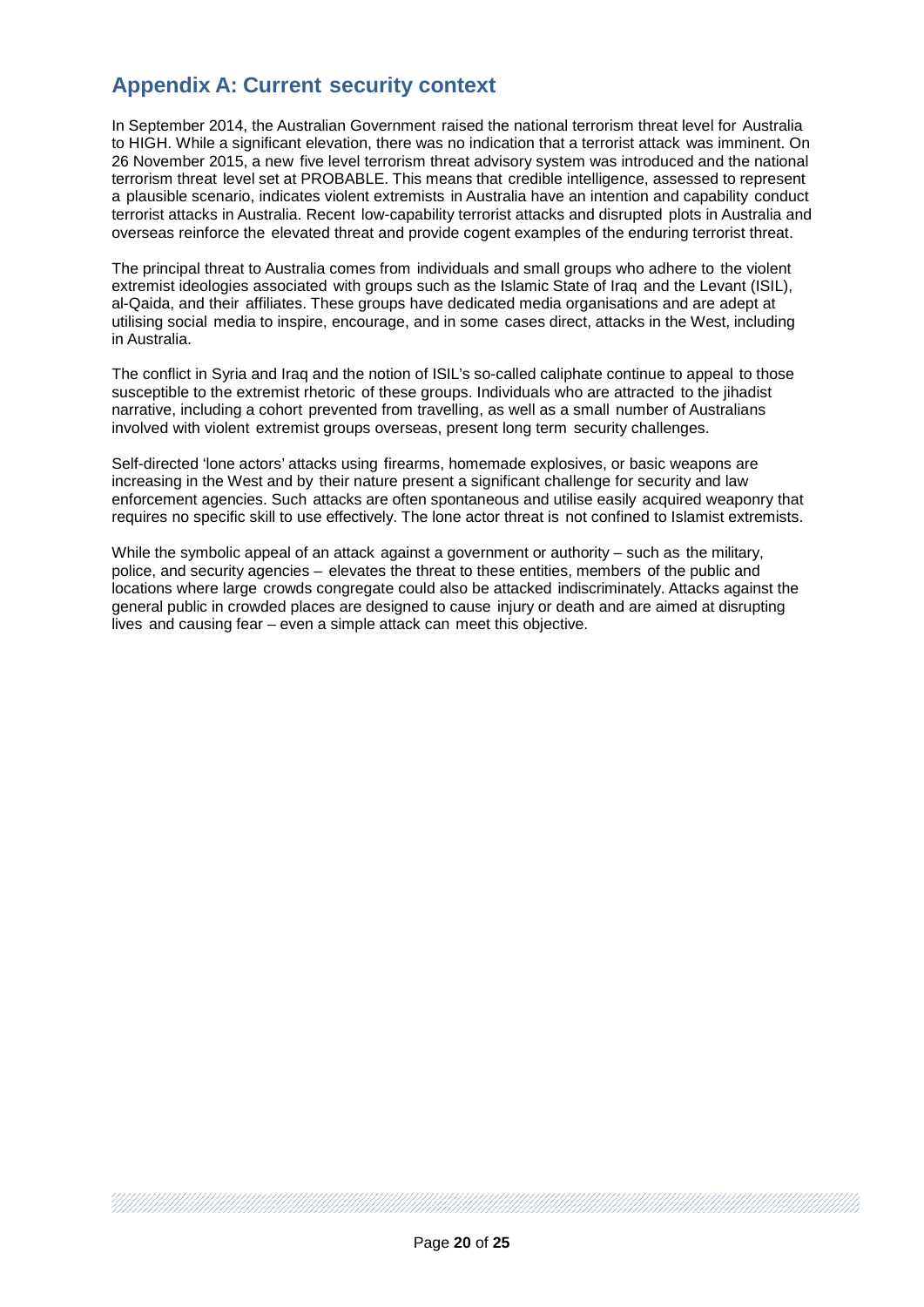# <span id="page-20-0"></span>**Appendix B: Bomb Threat Checklist**

# <span id="page-20-1"></span>**REMEMBER**

- REMAIN CALM
- Keep caller talking
- DON'T HANG UP
- Gain attention of a supervisor

Time/Date call received:

Telephone number of caller (if obtainable):

Phone number call received on:

Exact wording of Threat:

# <span id="page-20-2"></span>**IMPORTANT QUESTIONS TO ASK**

Where exactly is the bomb? What does it look like? What time is it going to explode? What will make the bomb explode? Who put the bomb there? What kind of device is it? Why was it put there? When was it put there? Where are you calling from? Can you give me your name and contact details?

# <span id="page-20-3"></span>**ANALYSIS OF THE CALLERS VOICE**

Australian or accent

Male, female, child, estimate age, angry, calm, obscene, giggling, other Fast, slow, slurred distorted, distinct, stutter, lisp, other

English fluency: Good / Fair / Poor

Familiar with area?

## <span id="page-20-4"></span>**BACKGROUND NOISE**

None, TV/radio, train, aircraft, traffic, construction, sirens, other

## <span id="page-20-5"></span>**YOUR DETAILS**

Name:

Who did you report the call to?

What time/date did you report the call?

Your work location:

Your signature: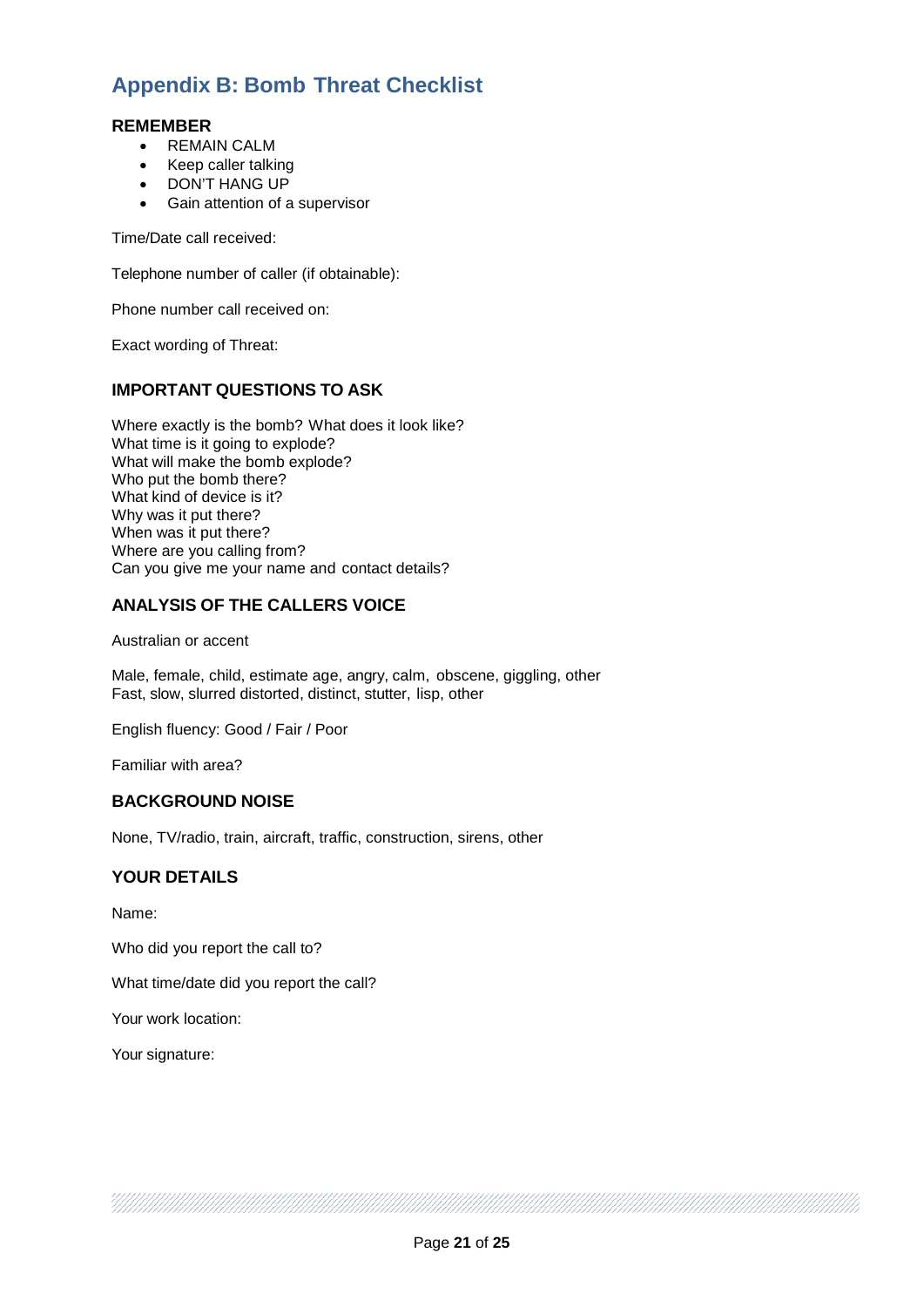# <span id="page-21-0"></span>**Appendix C: Bomb Threat evacuation – recommended distances**

| <b>THREAT/DESCRIPTION</b>       | <b>EXPLOSIVE QTY</b> | $MIN13$ (m) | MAX <sup>4</sup> |
|---------------------------------|----------------------|-------------|------------------|
| Pipe Bomb Small                 | 100 <sub>q</sub>     | 80          | 575              |
| Pipe Bomb Medium                | 500g                 | 100         | 860              |
| Pipe Bomb Large                 | $2.5$ kg             | 130         | 1,135            |
| Briefcase/Suitcase              | 23kg                 | 185         | 1,520            |
| Compact Sedan                   | 230kg                | 270         | 1,915            |
| Sedan                           | 450kg                | 300         | 2,030            |
| Passenger/Cargo Van             | 1,800kg              | 375         | 2,410            |
| Small Moving Van/Delivery Truck | 4,540                | 440         | 3,280            |
| Large Moving Van/Delivery Truck | 13,600kg             | 525         | 4,730            |

# <span id="page-21-1"></span>**Bomb Threat Evacuation Guide**

MMMMM

Note: for radio or mobile phone transmission a minimum of 25m from the device is recommended as the safe distance for transmissions.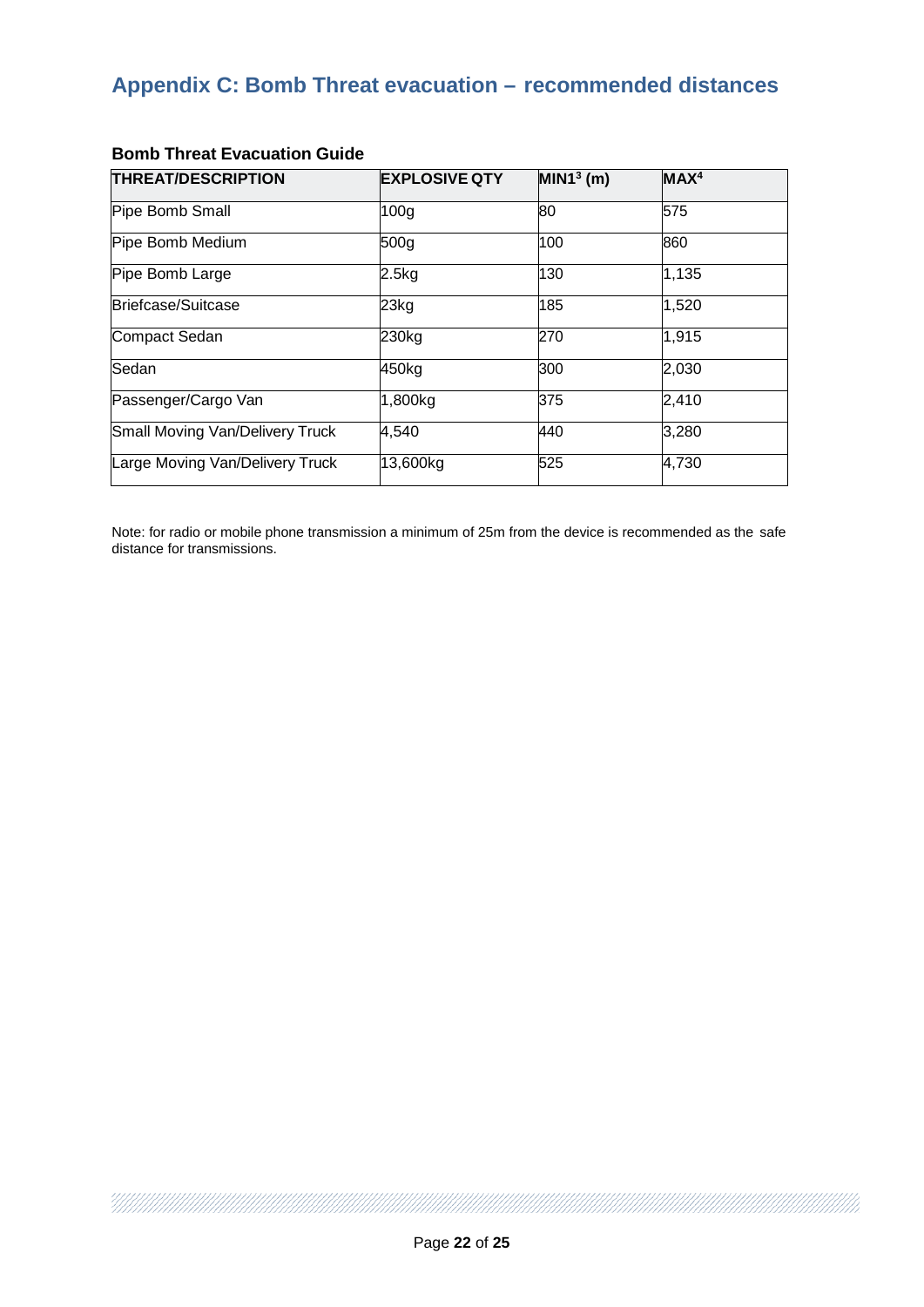# <span id="page-22-0"></span>**Appendix D: ImprovisedExplosive Device (IED) attack— response priorities for management**

In the event of an IED incident the primary response objectives and the potential actions for achieving them may include:

# <span id="page-22-1"></span>**Saving and protecting life**

- Appoint an incident manager to coordinate activities until police and/or emergency services arrive.
- Commence CCTV surveillance.
- Identify and establish a safe medical triage/first aid location.
- Restrict further vehicle access to the site (bollards, gates, road closures, etc).
- Restrict physical access to the site or general vicinity.

## <span id="page-22-2"></span>**Facilitating the evacuation of those at risk**

- Notify key staff of the incident through prearranged messages/codes and methods.
- Appoint an evacuation manager and ensure they have situational awareness.
- Provide guidance on safe routes for those that are self-evacuating.
- Assess the suitability and potential safety of normal evacuation routes.
- Evaluate the safety of standing evacuation muster points and change if necessary.

## <span id="page-22-3"></span>**Containing the incident or threat**

- Identify and establish a perimeter to prevent people from going near the suspect device / entering the area of the explosion unnecessarily.
- Consider using electronic or mechanical isolation systems to prevent people from entering areas near the suspect device.
- Ensure any barriers do not inhibit the evacuation of people or access by emergency services.

# <span id="page-22-4"></span>**Supporting emergency response and investigation activities**

- Identify and communicate safe access routes/form up points for emergency services.
- Consider using CCTV and other remote methods where possible.
- Commence incident and decision making logs.
- Nominate a suitable emergency services liaison officer to meet/brief the police.
- Ensure access to site plans and CCTV footage (where possible).
- Clearly identify when incident management has transitioned to the police.
- Provide ongoing support to the emergency response action as requested.

**It is important to regularly practise these and any additional initial response activities so that key managers and staff clearly understand the priority actions and are able to perform these actions in a high stress and dynamic environment.**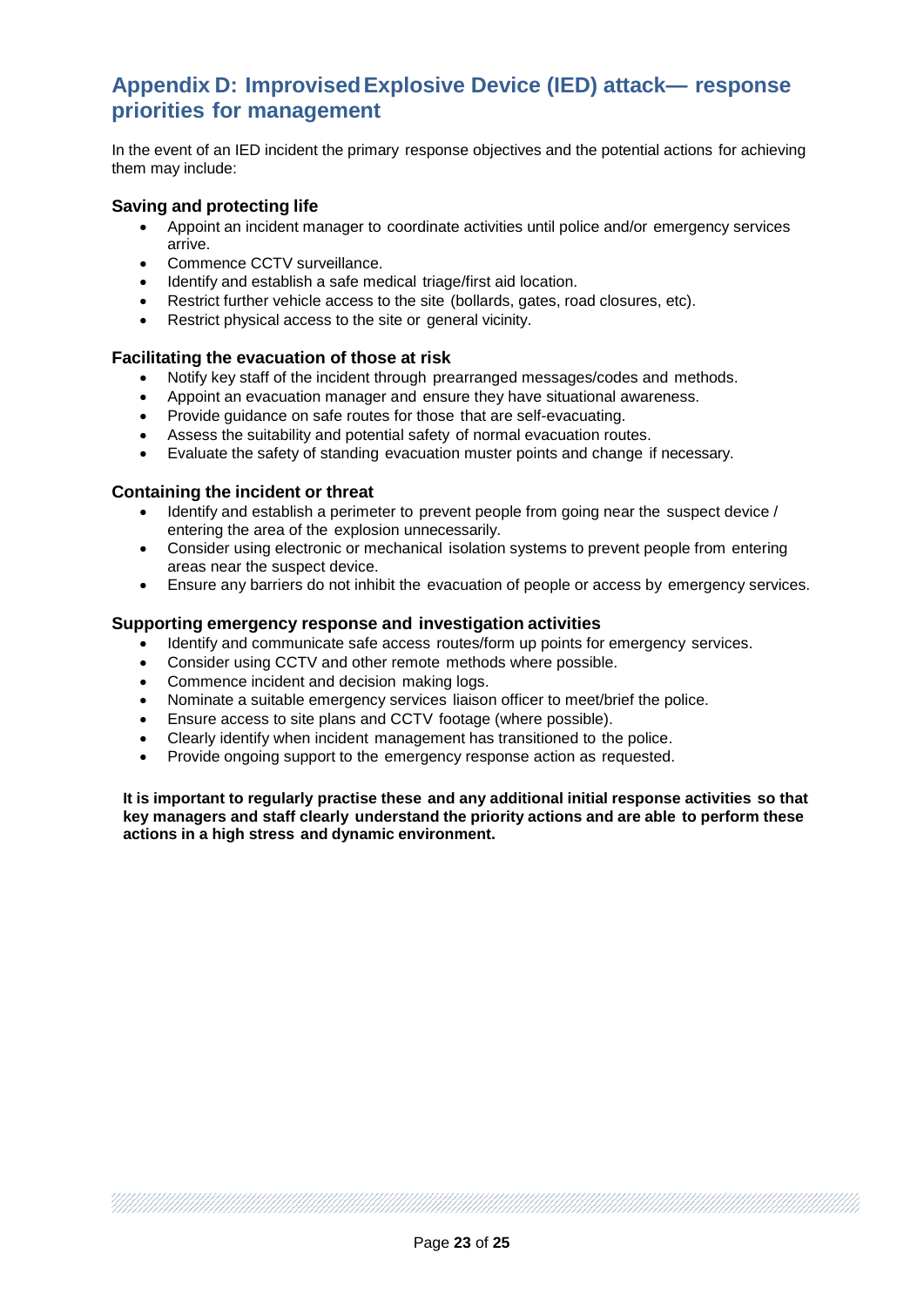# <span id="page-23-0"></span>**Appendix E: ImprovisedExplosive Device (IED) attack— advice for individuals**

Attacks involving IED's may be unlikely but it is important to be prepared to respond to such an incident. The advice below will help you plan a response.

If you are at the immediate site of an IED attack, your top priority is to get out of the area. This increases your safety in case a secondary device is present in the area and minimises your exposure to dust, smoke, and

any hazardous substances that may have been released as a result of the blast. This allows emergency responders to find and assist the most critically injured victims.

# <span id="page-23-1"></span>**If you are in a building**

- Get under a sturdy table or desk if objects are falling around you.
- Exit as quickly as possible, without stopping to retrieve personal possessions or make phone calls.
- Help others to leave the area if possible.
- Use stairs instead of elevators.
- Be aware of weakened floors and stairways, and watch for falling debris as you exit the building.

# <span id="page-23-2"></span>**Once you are out of the building**

- Move away from windows, glass doors or other potentially hazardous areas.
- Use caution to avoid debris that could be hot, sharp, or cause puncture wounds.
- Continue moving away from the blast site and look for emergency officials who will direct you to a safe location.
- Be aware that secondary explosions may occur at or near the original blast site, especially as rescue personnel arrive.
- Limit your use of phones and other communications devices as much as possible (communications systems may become overloaded).

## **If you become trapped**

- Cover your nose and mouth with anything you have on hand to avoid inhaling dust or other hazardous materials. Dense-weave cotton material can act as a good filter.
- Avoid unnecessary movement so you don't kick up dust.
- Signal your location to rescuers by using a flashlight, whistle, or by tapping on a pipe or wall.
- Shout only as a last resort. Shouting can cause you to inhale dangerous amounts of dust and drain your energy.

## <span id="page-23-3"></span>**If you are nearby, but not at the immediate site of an attack**

- Assess the environment around you before taking any action.
- Avoid being lured closer to see what is happening because the risks from
- secondary attacks or hazardous materials could be extremely high.
- Listen for, and follow, instructions from local authorities and building personnel. If no information is immediately available from local officials, stay away from windows and doors and move to an inner area of a building until directed differently by authorities.

## <span id="page-23-4"></span>**If you are on a train or bus**

- In general, it is best to remain inside the train car unless you are in immediate danger.
- Listen to the communication system or staff to receive instructions.<br>• If you are in danger and must leave the train car, be aware of hazar
- If you are in danger and must leave the train car, be aware of hazards on the tracks or in the tunnel and move with caution to the nearest
- station or point where you can contact emergency personnel.
- Open windows or doors if possible, but only if it is safe to do so. It can reduce the severity and number of injuries from a secondary explosion.

## <span id="page-23-5"></span>**Caring for the injured**

• First aid you provide may save lives.